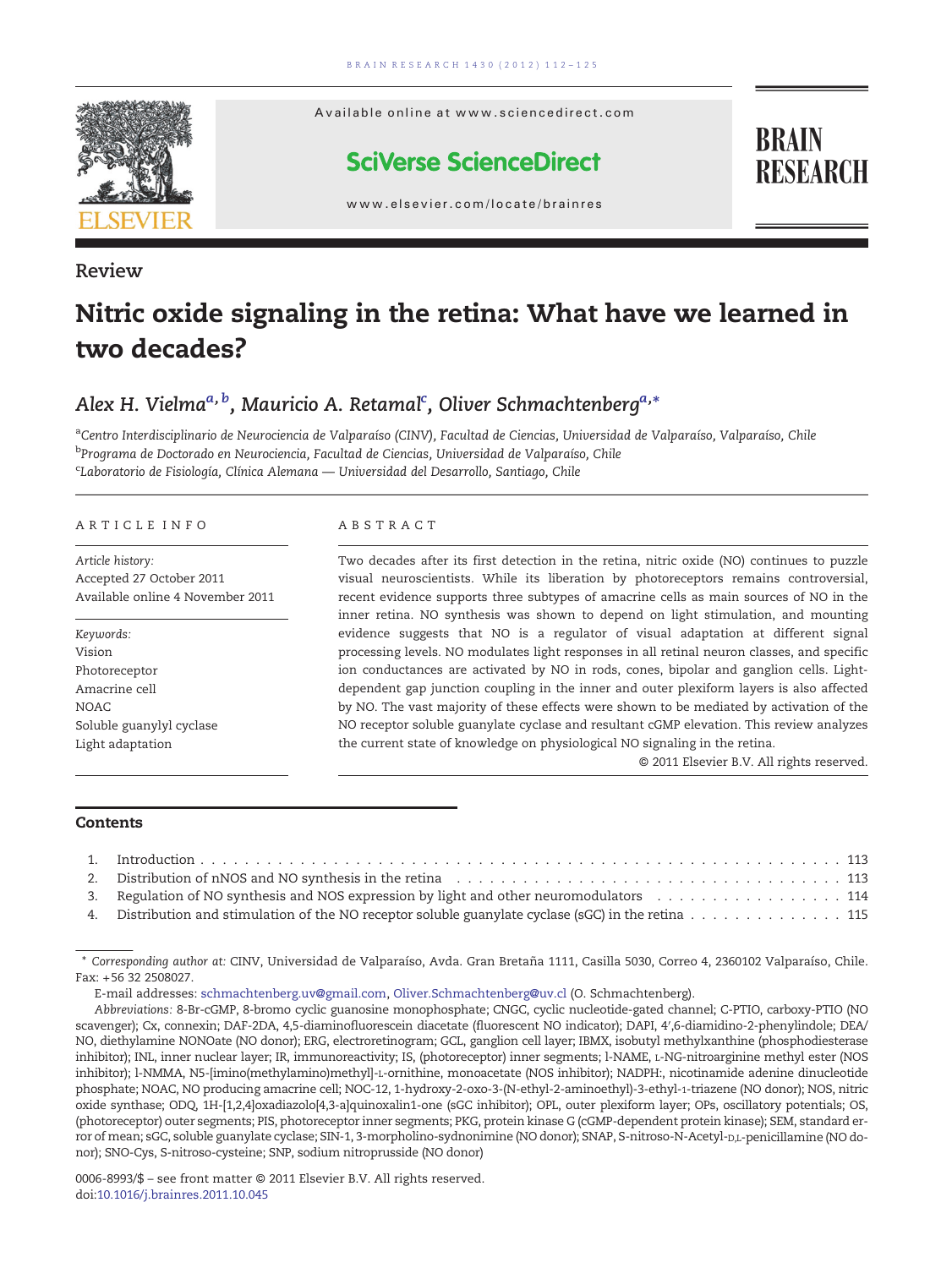#### 1. Introduction

Nitric oxide (NO) participates in diverse physiological functions within the central nervous system ([Bredt et al., 1990;](#page-9-0) [Garthwaite, 2008](#page-9-0)). NO is synthesized by conversion of L-arginine to L-citrulline, a reaction that is catalyzed by the enzyme nitric oxide synthase (NOS), in the presence of oxygen and NADPH [\(Alderton et al., 2001; Daff, 2010](#page-9-0)). Vertebrates express three isoforms of NOS: The constitutive calcium-dependent neuronal (nNOS or NOS-I) and endothelial (eNOS or NOS II) isoforms, and the inducible, calcium independent isoform (iNOS or NOS III). Generally, the expression of NOS isoforms follows a conserved pattern: eNOS is mainly expressed in the vascular endothelium and iNOS mostly related to inflammation or pathological states [\(Knowles and Moncada, 1994\)](#page-11-0), while nNOS dominates in neurons of the central and peripheral nervous systems. In the vertebrate retina and adjacent tissues, nNOS expression was first detected in efferent nerve fibers, and soon afterwards in a subpopulation of amacrine cells [\(Bredt et al., 1990; Dawson et al.,](#page-9-0) [1991](#page-9-0)). During the last two decades, it has become clear that all three NOS isoforms are expressed to variable degrees in the retina, but nNOS is the main player in visual responses [\(Dawson et](#page-10-0) [al., 1991; Kaur et al., 2006; Palamalai et al., 2006; Park et al., 1994;](#page-10-0) [Park et al., 1996; Tsumamoto et al., 2002\)](#page-10-0). Estimates of NO levels produced by NOS in vivo have been progressively lowered in recent years; with new data suggesting that even sub-nanomolar NO concentrations may exert measurable effects [\(Batchelor et](#page-9-0) [al., 2010; Hall and Garthwaite, 2009](#page-9-0)). Under these conditions, the enzyme soluble guanylate cyclase (sGC) is the only established NO receptor, whose activation provokes an increase of intracellular cyclic GMP (cGMP) concentrations [\(Garthwaite,](#page-10-0) [2005](#page-10-0)). However, at higher concentrations and depending on the oxidative state of the cellular milieu, reactive oxygen species derived from NO may also modify cysteine and tyrosine residues, thereby modulating the function of a variety of target proteins ([Hess et al., 2005; Knott and Bossy-Wetzel, 2009; Miyagi](#page-10-0) [et al., 2002](#page-10-0)). In this review, we will focus on the nNOS isoform and discuss the current state of knowledge regarding the synthesis and function of NO in the retina.

#### 2. Distribution of nNOS and NO synthesis in the retina

nNOS expression, detected by immunohistochemistry and insitu hybridization, has been found predominantly in the inner retina, between the inner nuclear and the ganglion cell layers [\(Cheon et al., 2002; Dawson et al., 1991; Neufeld et al., 2000;](#page-9-0) [Shin et al., 1999; Yamamoto et al., 1993b](#page-9-0)). Three main types of nNOS positive and NO synthesizing amacrine cells with distinct morphological properties have been described in rat and termed NOAC types I, II and displaced ([Kim et al., 1999; Kim et](#page-11-0) [al., 2000a; Lee et al., 2003; Pang et al., 2010\)](#page-11-0). Type I and II NOACs are situated in the inner nuclear layer and their processes ramify principally in stratum 3 of the inner plexiform layer. They differ by the size of soma and dendritic arbors, which are considerably larger for type I compared to type II cells. The third type of NOAC corresponds to amacrine cells displaced towards the ganglion cell layer. They have large cell bodies comparable to type I cells, but their dendritic arbors ramify in strata 4 and 5 of the inner plexiform layer. All three NOAC types receive synaptic input from cone bipolar and from different amacrine cells. While their most common targets are other amacrine cells, they also make synapses with ganglion cells in both the ON and OFF sublaminae of the inner plexiform layer, and with bipolar cells in the ON sublamina. Very few mutual synaptic contacts between NOACs could be observed, and no synapses have been found with rod bipolar cells [\(Chun et al.,](#page-9-0) [1999](#page-9-0)). A similar characterization, with minor variations in size and dendritic process distribution, has been reported in guinea pig ([Oh et al., 1999\)](#page-11-0). Comparable types of NOACs were described in other mammals, such as mouse and rabbit. In the cat retina only one kind of NOAC is found in the inner nuclear layer, and two types are displaced towards the ganglion cell layer ([Kim et](#page-11-0) [al., 1999; Kim et al., 2000a\)](#page-11-0), while in chicken retina, nNOS is expressed in four, and in turtle, in five subtypes of amacrine cells [\(Fischer and Stell, 1999; Haverkamp et al., 2000\)](#page-10-0).

In rat, nNOS immunoreactivity (IR) of type I NOACs is detected first on postnatal day 5, whereas type II and the displaced NOACs appear labeled on postnatal days 9 and 7, respectively [\(Kim et al., 2000b; Perez et al., 1995](#page-11-0)). NOACs are GABAergic cells throughout and express the GABA-synthesizing enzymes GAD-65 and GAD-67, which has been confirmed in primates, rat, rabbit and turtle ([Andrade da Costa and Hokoc, 2003;](#page-9-0) [Haverkamp et al., 2000; Oh et al., 1998; Vardi and Auerbach,](#page-9-0) [1995](#page-9-0)). In turtle, two types of NOACs were also shown to coexpress glycine ([Haverkamp et al., 2000\)](#page-10-0).

Apart from NOACs, nNOS-IR in the retina has been reported in cell bodies within the ganglion cell layer in most vertebrate species analyzed (human, bovine, rat, chicken, turtle, tiger salamander, catfish and goldfish) [\(Cao and Eldred, 2001; Fischer and](#page-9-0) [Stell, 1999; Gaikwad et al., 2009; Koch et al., 1994; Lee et al., 2003;](#page-9-0) [Liepe et al., 1994; Neufeld et al., 2000; Tsumamoto et al., 2002](#page-9-0)), with the exception of frogs ([Soto et al., 2006](#page-12-0)). Bipolar cells were shown to express nNOS in guinea pig, mouse, rat and turtle [\(Cao and Eldred, 2001; Giove et al., 2009; Kim et al., 1999; Lee et](#page-9-0) [al., 2003; Oh et al., 1999; Vidal et al., 2006\)](#page-9-0), and in rabbit with some divergent results ([Kim et al., 2000a; Perez et al., 1995](#page-11-0)).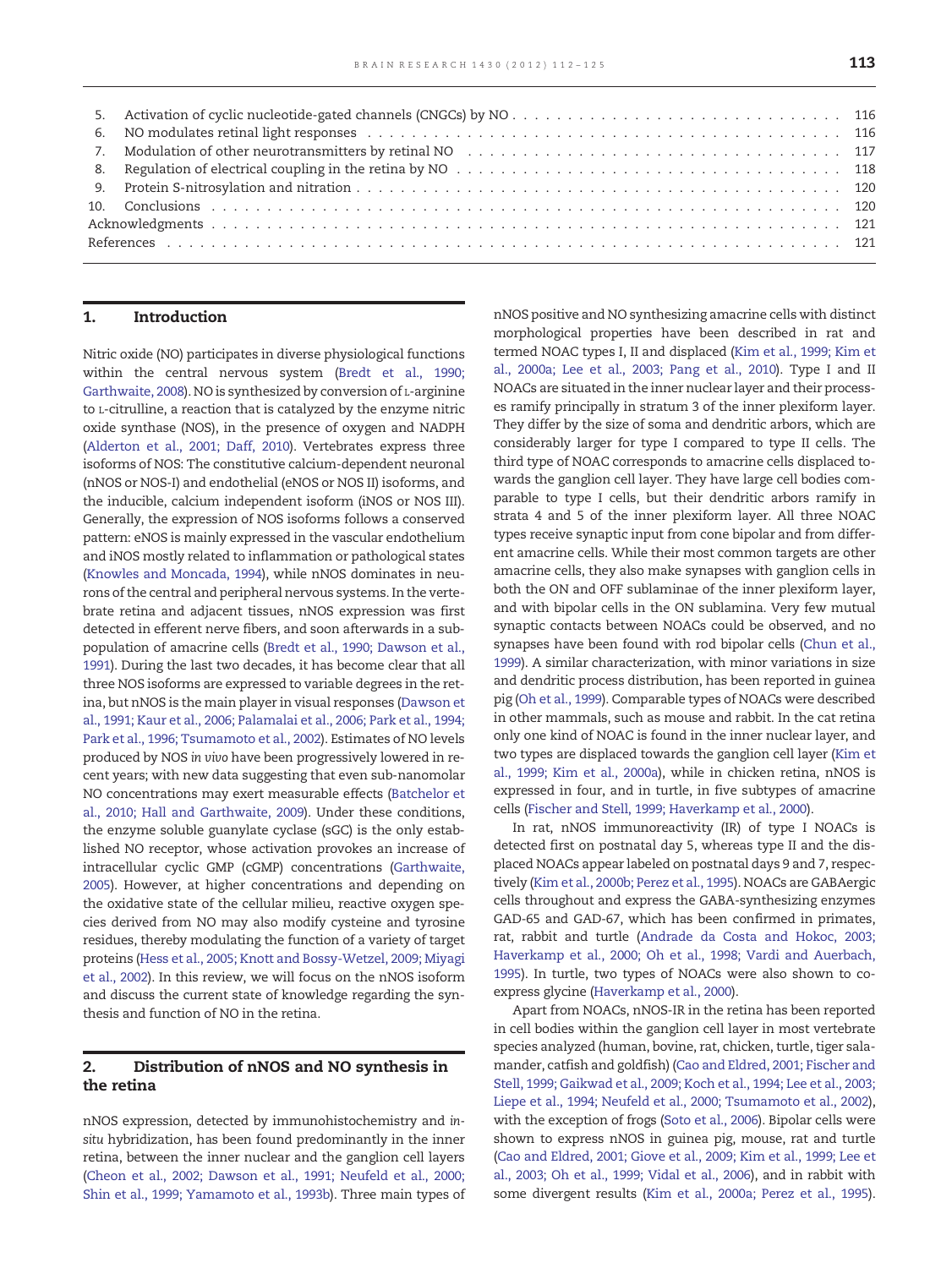Interestingly, two reports found mouse bipolar cells to be devoid of nNOS expression [\(Kim et al., 1999; Kim et al., 2000a](#page-11-0)).

The outer plexiform layer of the guinea pig retina was shown to contain nNOS-positive bipolar cell dendrites making synaptic contacts with cone pedicles [\(Oh et al., 1999](#page-11-0)), and in rat the synaptic contacts of rod bipolar cells and B-type horizontal cells with rod spherules were also nNOS immunoreactive [\(Haverkamp and Eldred, 1998](#page-10-0)). Developmentally, nNOS-IR appears later in bipolar cells than in NOACs; around postnatal day 14 in rat [\(Kim et al., 2000b\)](#page-11-0). The retinal expression of nNOS was also localized to horizontal cells of rat, turtle and goldfish, interplexiform cells of rat, monkey and mouse, and Müller cells in cat, turtle, tiger salamander and goldfish ([Andrade da Costa and Hokoc, 2003; Cao and Eldred, 2001;](#page-9-0) [Kim et al., 1999; Kurenni et al., 1995; Liepe et al., 1994;](#page-9-0) [Yamamoto et al., 1993a\)](#page-9-0).

Photoreceptors strongly express the histochemical NOS marker NADPH diaphorase ([Kurenni et al., 1995](#page-11-0)), but several immunohistochemical studies found these cells to be devoid of nNOS expression [\(Chun et al., 1999; Giove et al., 2009;](#page-9-0) [Yamamoto et al., 1993b](#page-9-0)). However, several groups did report labeling of photoreceptors by nNOS antibodies, and this discrepancy continues to date. Specifically, nNOS-IR was reported for the inner segments of human, monkey, bovine, porcine, rat, rabbit, tiger salamander and turtle photoreceptors [\(Blute et al., 1997; Cao and Eldred, 2001; Chakravarthy et](#page-9-0) [al., 1995; Koch et al., 1994; Liepe et al., 1994; Neufeld et al.,](#page-9-0) [2000; Shin et al., 1999; Tsumamoto et al., 2002; Vidal et al.,](#page-9-0) [2006\)](#page-9-0). Photoreceptor external segments were reported nNOSpositive in rabbit, bovine, monkey and human retinas [\(Kim](#page-11-0) [et al., 1999; Koch et al., 1994; Neufeld et al., 2000; Venturini et](#page-11-0) [al., 1991; Zoche and Koch, 1995](#page-11-0)) (Table 1).

While direct in situ measurement of physiological NO levels remains a challenge for the future, a fluorescence technique to visualize NO synthesis using the cell-permeant fluorophore diaminofluorescein-2 (DAF-2) has been applied in the retina, allowing to correlate the expression of NOS enzyme with NO production [\(Blute et al., 2000; Kojima et al., 1998](#page-9-0)). This method, although dependent on initial oxidation of the probe by reactive oxygen or nitrogen species and not completely specific for NO [\(Wardman, 2007](#page-12-0)), revealed a pattern that essentially coincides with NOS expression across terrestrial vertebrates, depicting NO synthesis in photoreceptor inner segments, certain amacrine cells, the inner plexiform layer and the ganglion cell layer, but bipolar cells are only occasionally NO-positive ([Blute et al., 2000; Giove et al.,](#page-9-0) [2009\)](#page-9-0). Photoreceptor outer segments and cell bodies are consistently devoid of NO synthesis ([Fig. 1](#page-3-0)).

#### 3. Regulation of NO synthesis and NOS expression by light and other neuromodulators

Several reports describe the regulation of retinal NO synthesis by light. Flicker stimulation provoked an increase of NO liberation from bipolar cells in rabbit and miniature pigs, while continuous illumination increased NO synthesis in amacrine cells ([Donati et al., 1995; Neal et al., 1998](#page-10-0)). Furthermore, two studies demonstrated an increase of NO synthesis, as shown by NOdependent DAF fluorescence, in the inner retina after light stimulation in a pattern that closely matched the expression of nNOS in the retina ([Eldred and Blute, 2005; Giove et al., 2009\)](#page-10-0). The recent description of NOAC light responses under patch clamp provides a possible explanation for these observations. Type I and II NOACs showed depolarizing inward currents upon light ON/OFF and OFF stimulation, respectively, which is expected to trigger a transient rise in intracellular calcium through activation of voltage-dependent calcium channels, leading to NO synthesis by nNOS in these cells [\(Pang et al., 2010\)](#page-12-0).

In the outer retina, NOS expression and NO liberation are also dependent on illumination and light adaptation levels. Both continuous and flicker light stimulation induced photomechanical movements in the photoreceptor layer of carp, which were shown to be mediated by light-activated NO synthesis [\(Haamedi and Djamgoz, 2002; Sekaran et al., 2005\)](#page-10-0). In rat, eight hours of intense illumination almost doubled the

Table 1 – nNOS distribution in the retina of different vertebrate species, determined by immunohistochemistry and in situ hybridization. Crosses indicate the number of relevant publications considered for this review (++++ indicate four or more articles). \*Unidentified cells in GCL.

|            | Photoreceptors |           | OPL      | Horizontal<br>cells              | Bipolar<br>cells                 | Amacrine<br>cells | <b>IPL</b>        | Ganglion<br>cells | Cells<br>in GCL* | Müller<br>cells |
|------------|----------------|-----------|----------|----------------------------------|----------------------------------|-------------------|-------------------|-------------------|------------------|-----------------|
|            | <b>IS</b>      | <b>OS</b> |          |                                  |                                  |                   |                   |                   |                  |                 |
| Rat        | $+++++$        |           | $^{+++}$ | $\! + \!\!\!\!$                  | $+++++$                          | $+++++$           | $++++$            | $+ +$             | $+$              |                 |
| Mouse      |                |           | $^{+}$   |                                  | $^{++}$                          | $^{++}$           | $^+$              |                   | $^{+}$           |                 |
| Guinea pig |                |           |          |                                  | $^{+++}$                         | $++$              |                   |                   |                  |                 |
| Rabbit     | $++$           | $++$      |          |                                  |                                  | $++$              |                   |                   |                  |                 |
| Cat        |                |           |          |                                  |                                  | $+$               |                   |                   |                  | $^{+}$          |
| Pig        | $+$            |           |          |                                  |                                  |                   | $\qquad \qquad +$ |                   |                  |                 |
| Bovine     | $+$            | $+$       |          |                                  |                                  |                   |                   |                   | $+$              |                 |
| Monkey     | $+$            | $+$       |          |                                  |                                  | $+$               |                   |                   |                  |                 |
| Human      | $+$            | $+$       |          |                                  |                                  | $+$               |                   | $^{+}$            |                  |                 |
| Chicken    |                |           | $^{+}$   |                                  |                                  | $+$               | $^+$              |                   | $+$              |                 |
| Turtle     | $+++++$        |           | $++$     | $\! + \!\!\!\!$                  | $+$                              | $++++$            | $^{+++}$          | $^{+++}$          | $^{+}$           | $+$             |
| Salamander | $^{+++}$       |           | $^{+++}$ |                                  |                                  | $++$              | $^{+++}$          |                   | $++$             | $^{++}$         |
| Frog       |                |           | $+$      |                                  |                                  | $+$               | $+$               |                   |                  |                 |
| Goldfish   |                |           |          | $\begin{array}{c} + \end{array}$ | $\begin{array}{c} + \end{array}$ | $+$               |                   |                   | $+$              | $+$             |
| Catfish    |                |           |          |                                  |                                  |                   | $+$               | $+$               |                  |                 |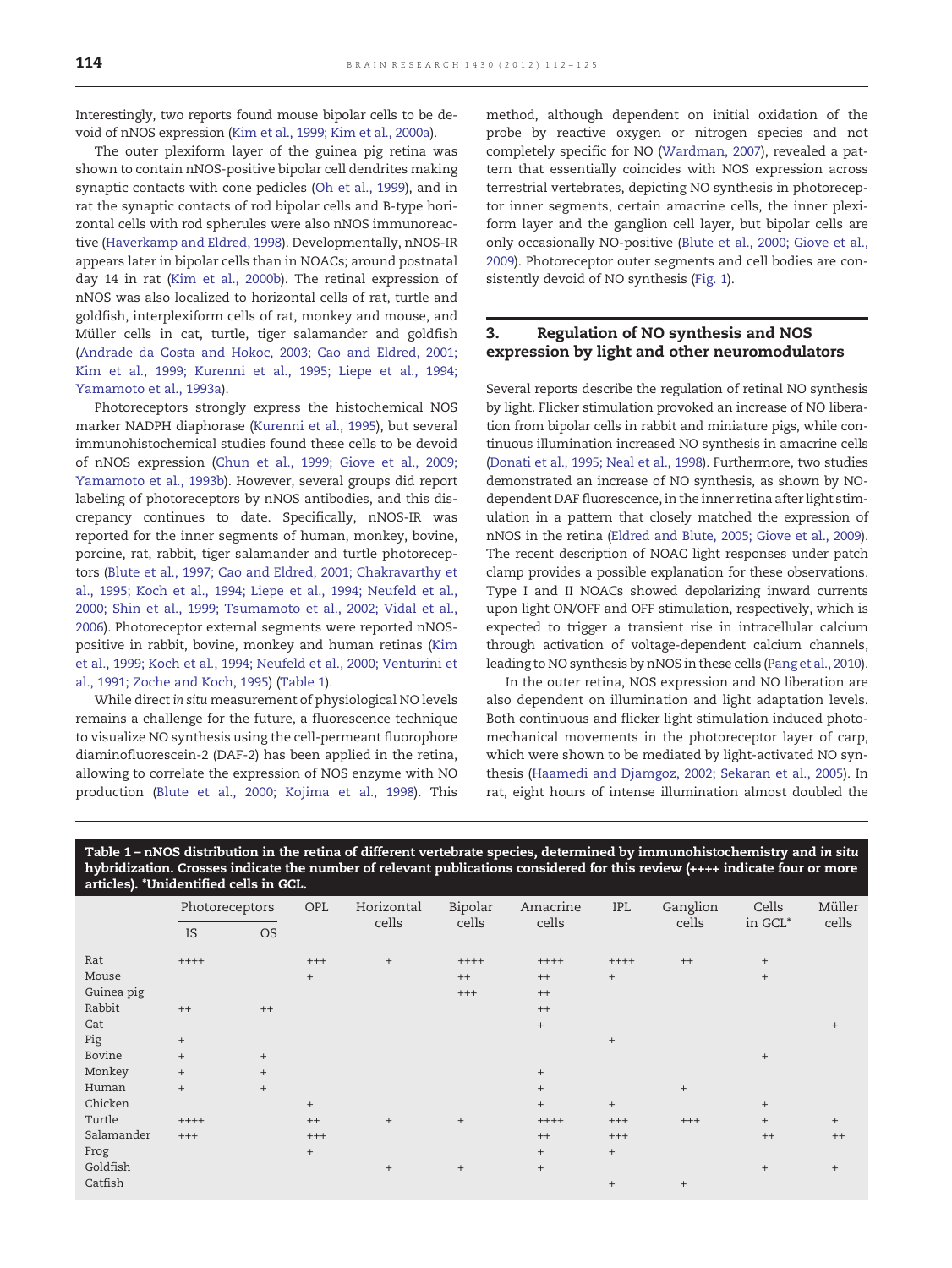<span id="page-3-0"></span>

Fig. 1 – NO signaling in the adult rat retina. The distribution of NO synthesis is displayed by DAF-2 fluorescence (green). Nuclei are counterstained with DAPI (blue). DAF-2 fluorescence is strong in cell bodies of the inner nuclear layer (INL) and ganglion cell layer (GCL), presumed to be NOACs and displaced NOACs. The inner plexiform layer (IPL), photoreceptor inner segments (PIS; inset) the retinal pigment epithelium (RPE) and scleral blood vessels (BV; inset) are also labeled by DAF-2 fluorescence. Preincubation in the NOS inhibitor 7-nitroindazole (7-NI, 100 μM) abolished cellular DAF-2 fluorescence (left). OPL, outer plexiform layer; NOACs, NO-producing amacrine cells. Scale bar: 50 μm.

amount of nNOS in a preparation of rod outer segments, while iNOS expression increased even stronger, without reverting to normal levels in the subsequent hours of darkness ([Palamalai](#page-12-0) [et al., 2006\)](#page-12-0).

The latter results suggest that high levels of illumination may also increase NO synthesis by the inducible NOS isoform as part of a pathological response. Thus, the expression level of nNOS was found unaltered while iNOS levels increased upon intense illumination of rat retina in a different study [\(Piehl et al., 2007](#page-12-0)). Along these lines of evidence, strong illumination was shown to promote photoreceptor apoptosis in an NO-dependent process, and to modulate the pattern of protein nitration in the outer retina ([Donovan et al., 2001;](#page-10-0) [Miyagi et al., 2002](#page-10-0)).

Apart from light stimulation, the synthesis of retinal NO is also regulated by acetylcholine, melatonin, dopamine and glutamate. Muscarinic acetylcholine receptor agonists like carbachol activate retinal nNOS expression and activity levels in biochemical assays [\(Borda et al., 2005\)](#page-9-0), while melatonin inhibits NOS activity in the hamster retina [\(Saenz et al., 2002](#page-12-0)). The stimulation of NO synthesis in photoreceptors and the inner nuclear layer by dopamine was reported in carp, and light-induced NO synthesis in this species was inhibited by the dopamine receptor antagonist SCH-23390 ([Haamedi and](#page-10-0) [Djamgoz, 2002; Sekaran et al., 2005](#page-10-0)). Not surprisingly, glutamate, the main excitatory neurotransmitter in the retina, also stimulates NO synthesis. Cultured rat ganglion cells respond to glutamate by increased NO synthesis, an effect that could be suppressed by NOS inhibitors ([Tsumamoto et al.,](#page-12-0) [2002](#page-12-0)). In turtle, NO-dependent DAF fluorescence increased upon NMDA stimulation of the retina, mainly in the inner nuclear and ganglion cell layers, synaptic processes within the inner and outer plexiform layers, and in photoreceptor inner segments [\(Blute et al., 2000\)](#page-9-0).

#### 4. Distribution and stimulation of the NO receptor soluble guanylate cyclase (sGC) in the retina

The NO receptor sGC is consistently detected by immunohistochemistry in subgroups of cone bipolar and amacrine cells in the rat retina. To a lesser degree, sGC is also regularly expressed by rod bipolar and ganglion cells. Rod and cone photoreceptors, horizontal cells and specific amacrine cells like the AII subtype are generally devoid of sGC [\(Ding and](#page-10-0) [Weinberg, 2007; Haberecht et al., 1998\)](#page-10-0). However, some studies observed sGC in the internal and external segments of bovine, rat and mouse photoreceptors ([Koch et al., 1994;](#page-11-0) [Margulis et al., 1992; Nakazawa et al., 2005\)](#page-11-0) as well as the expression of sGC activating protein (GCAP) in photoreceptors and subgroups of bipolar, amacrine and ganglion cells [\(Cuenca et al., 1998; Palczewski et al., 1994](#page-9-0)). sGC activity was shown to be amplified by exogenous NO donors such as sodium nitroprusside (SNP), and by the NO precursor L-arginine and the NOS cofactor NADPH, an effect that could be abolished by the addition of the NO scavenger hemoglobin in the first case, and by the NOS inhibitor l-NMMA in the latter two ([Koch et al., 1994\)](#page-11-0).

These findings were complemented by several studies showing increased cGMP synthesis in the retina, upon stimulation with exogenous or endogenous NO. Both L-arginine and the NO-donor DEA/NO provoked an increase of cGMP levels in hamster retina ([Saenz et al., 2002; Saenz et al., 2007](#page-12-0)). Endogenous NO caused elevated cGMP levels in turtle inner retina, which was triggered by glutamate receptor activation ([Blute](#page-9-0) [et al., 1999\)](#page-9-0). In this species, cGMP-IR was also increased by a combination of exogenous NO liberated by SNP and phosphodiesterase inhibition with IBMX in at least eight different classes of amacrine cells, three types of bipolar cells and several classes of ganglion cells [\(Blute et al., 1998](#page-9-0)), while glycinergic and GABAergic neurotransmission were shown to interact in the modulation of NO-dependent cGMP levels in the inner retina [\(Yu and Eldred, 2003; Yu and Eldred, 2005a](#page-13-0)). In bovine, rat and rabbit, the NO donors SNP, SIN-1 and SNAP increased cGMP-IR in cone bipolar and some amacrine and ganglion cells ([Gotzes et al., 1998](#page-10-0)). The NO donor SNAP also triggered an increase of cGMP levels in horizontal, bipolar, amacrine and ganglion cells of the goldfish [\(Baldridge and Fischer,](#page-9-0) [2001](#page-9-0)).

Controversy persists regarding the expression of cGMP-IR in rod bipolar cells and photoreceptor inner segments. While most studies did not find NO-dependent elevation of cGMP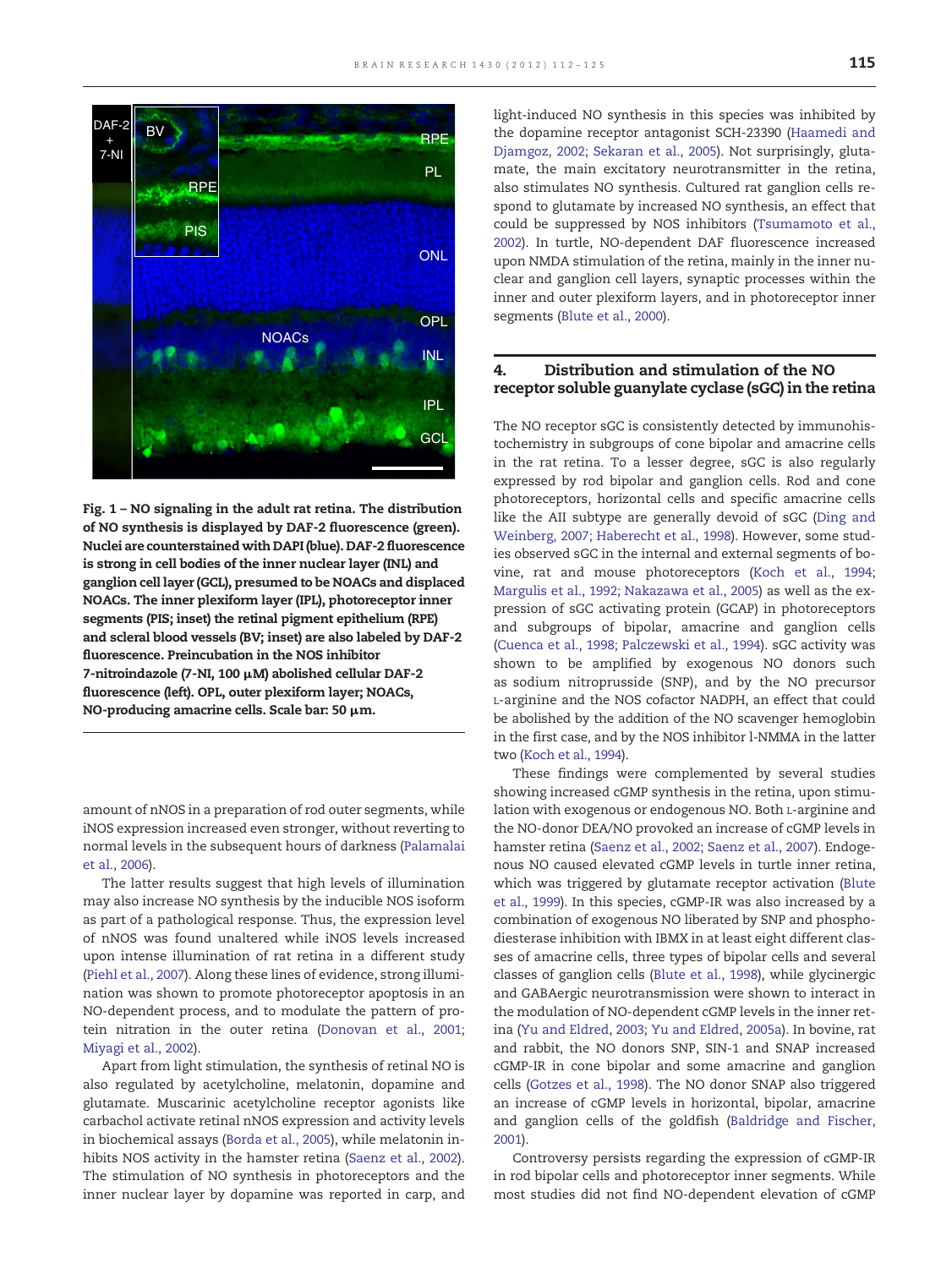levels in rod bipolar cells ([Gotzes et al., 1998](#page-10-0)), in rat, application of the NO donor SNP increased cGMP concentrations in both cone and rod bipolar cells [\(Johansson et al., 2000;](#page-10-0) [Mastrodimou et al., 2006](#page-10-0)). Another study in rabbit found cGMP-IR after NO donor stimulation of both photoreceptor inner segments, ON cone bipolar cells and certain ganglion cells ([Koistinaho et al., 1993\)](#page-11-0). However, cGMP-IR was not detected in rat and bovine photoreceptor inner segments upon exogenous NO stimulation, although it was purportedly increased by NOS inhibition [\(Gotzes et al., 1998\)](#page-10-0).

Retinal acetylcholine signaling through both muscarinic and nicotinic receptors was shown to modulate NO-dependent cGMP-IR in different retinal cell types. In rat, carbachol, an agonist of muscarinic acetylcholine receptors, increased retinal cGMP levels, an effect that was sensitive to the sGC inhibitor ODQ and the NOS inhibitor l-NMMA [\(Borda et al., 2005\)](#page-9-0). In salamander, stimulation with oxotremorine, another muscarinic acetylcholine receptor agonist, provoked elevated cGMP-IR in subgroups of bipolar, amacrine and ganglion cells, which could be prevented by the addition of different NOS inhibitors ([Cimini et al., 2008](#page-9-0)).

In turtle, nicotine induced strong cGMP-IR in amacrine cell bodies, their synaptic contacts in two substrata of the inner plexiform layer, as well as in photoreceptor inner segments and terminals. In the inner retina, the nicotine-induced cGMP-IR was sensitive to NOS inhibition, while photoreceptor cGMP-IR remained unaffected, suggesting that only inner retinal cGMP-IR was regulated by NO [\(Blute et al., 2003\)](#page-9-0).

Retinal cGMP-IR was also increased by somatostatin, an effect that involves somatostatin  $sst<sub>2</sub>$  receptors, tyrosine phosphatase and NOS ([Mastrodimou et al., 2006\)](#page-11-0). On the other hand, melatonin reportedly inhibits cGMP-IR induced by L-arginine or the NO donor SNP in retinal homogenates of the Syrian hamster ([Saenz et al., 2002](#page-12-0)).

sGC, apart from being activated by NO, can also be stimulated by carbon monoxide (CO), although it is less sensitive to this compound. Interestingly, the underlying mechanism may also depend on NO. In turtle, the CO producing enzyme heme oxygenase-2 is expressed in all photoreceptors and certain bipolar, amacrine and ganglion cells, while in rat, it is only detected in amacrine and ganglion cells ([Cao et al., 2000\)](#page-9-0). In both turtle and salamander, stimulation with CO increased cGMP-IR in the inner retina, but the effect was strongly dependent on endogenous or exogenous NO, suggesting synergistic interactions between NO and CO signaling pathways in the retina ([Cao and Eldred, 2003; Pong and Eldred, 2009](#page-9-0)).

In synthesis, prominent sGC expression and NO-dependent cGMP elevation are general features of mammalian cone bipolar cells. Rod bipolar cells and ganglion cells appear to contain lower amounts of NO-dependent sGC, and its expression might vary across species. Evidence for a NO-sGC-cGMP signaling pathway in photoreceptors is still insufficient for definitive conclusions.

### 5. Activation of cyclic nucleotide-gated channels (CNGCs) by NO

In vertebrate phototransduction, cGMP acts as second messenger opening CNGCs in photoreceptor outer segments. In addition, CNGCs have been detected in photoreceptor terminals. While there is no evidence that NO-induced cGMP elevation is involved in the process of phototransduction, the CNGCs of salamander cone photoreceptor axon terminals were shown to be activated by exogenous NO [\(Rieke and](#page-12-0) [Schwartz, 1994\)](#page-12-0). Similar evidence was obtained in the lizard, where exogenous NO was shown to modulate synapses between cones and horizontal cells, an effect that was sensitive to the specific sGC inhibitor ODQ ([Savchenko et al., 1997](#page-12-0)).

In goldfish, CNGCs homologous to those of cone photoreceptors are expressed in rod and cone ON bipolar cells, as shown by in situ hybridization and polymerase chain reaction. However, OFF bipolar cells were completely devoid of CNGCs [\(Henry](#page-10-0) [et al., 2003\)](#page-10-0). In rat, some cells of the inner nuclear and ganglion cell layers also express CNGCs, which present a high degree of homology with those of rod photoreceptors [\(Ahmad et al.,](#page-9-0) [1994\)](#page-9-0). In patch clamp recordings of ganglion cells, addition of the membrane-permeant cGMP analog 8-Br-cGMP to the intracellular solution triggered a large inward current, which could also be observed after stimulation with NO donors. This NOinduced inward current was shown to be suppressed by activation of AMPA-type glutamate receptors in ganglion cells, and proposed to operate in the modulation of retinal output by NOACs [\(Kawai and Sterling, 1999; Kawai and Sterling, 2002\)](#page-10-0). Finally, human and bovine Müller cells were also found to express CNGCs, which could be activated by NO donors, suggesting a NO-cGMP system operating in these retinal glial cells [\(Kusaka](#page-11-0) [et al., 1996](#page-11-0)).

#### 6. NO modulates retinal light responses

A modulation of light responses by NO has been shown to occur in different retinal cell types. In salamander photoreceptors, NO donors increased voltage-dependent calcium currents, supporting a modulation of signal transmission to second-order neurons by NO [\(Kurenny et al., 1994](#page-11-0)). However, a closer analysis of the effect showed that it was limited to rods and absent from cones, suggesting a differential regulation of rod and cone pathways and a role in light/dark adaptation [\(Kourennyi et al., 2004\)](#page-11-0). In turtle, cone light responses were amplified by exogenous NO and the NO precursor L-arginine, and reduced through NOS inhibition [\(Levy et al., 2004](#page-11-0)). Along these lines of evidence, cone light responses were reduced by application of the NO scavenger C-PTIO during light adaptation, suggesting that NO is involved in light adaptive processes in the outer retina [\(Sato et](#page-12-0) [al., 2011](#page-12-0)). Furthermore, in frog, rod light responses and dark currents were shown to be modulated by endogenous NO signaling, with NOS inhibition favoring rod hyperpolarization ([Noll](#page-11-0) [et al., 1994\)](#page-11-0). In other non-mammalian vertebrates such as carp, bream and frog, exogenous NO was shown to trigger photomechanical movements of cone photoreceptors, which plays an important role in light adaptation in lower vertebrates. Conversely, cone contraction by light adaptation was diminished by NO scavengers, indicating the presence of an endogenous NO signaling pathway regulating light adaptation via photomechanical movements in these species ([Angotzi et al., 2002;](#page-9-0) [Djamgoz et al., 2000\)](#page-9-0).

At the second level of retinal processing, turtle horizontal cells displayed increased visual responses after stimulation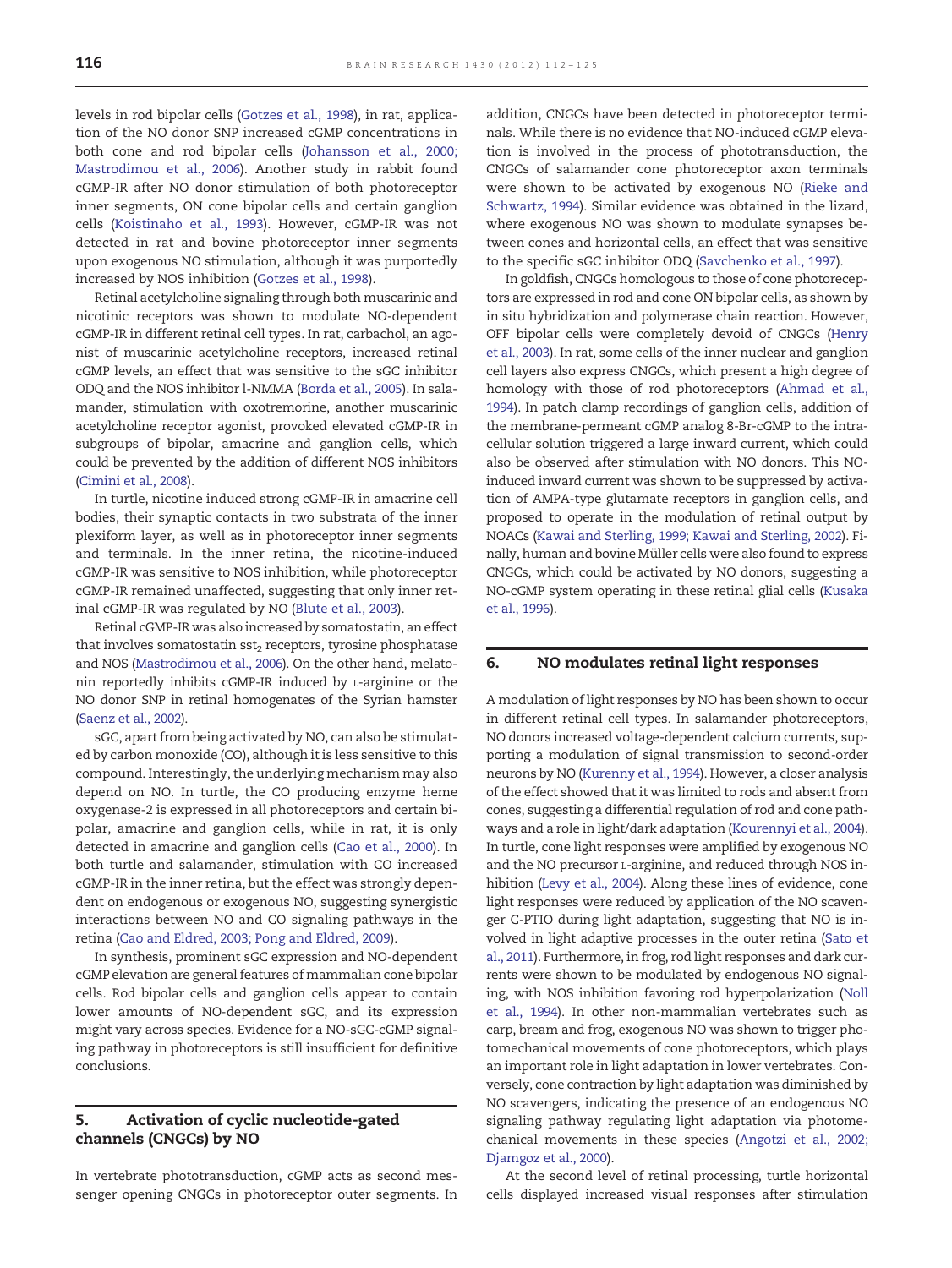with NO donors or L-arginine, while addition of the NOS inhibitor l-NAME had the opposite effect ([Levy et al., 2004\)](#page-11-0). In carp, a differential effect of exogenous NO on rod and cone horizontal cell light responses was reported, which could be reverted by inhibition of the NO receptor sGC [\(Ye et al., 1997](#page-13-0)). Furthermore, the light adaptive chromatic difference in receptive field size of carp horizontal cells was shown to be modulated by both exogenous and endogenous NO, adding to the evidence that NO functions as a regulator of retinal light adaptation in lower vertebrates ([Furukawa et al., 1997; Furukawa et al., 2002\)](#page-10-0). Again, the effect was mediated by cGMP and sensitive to NO scavenger application. Horizontal cell responses to glutamate and kainate were also modulated by NO-cGMP signaling, as evidenced by the effects of the NO donor SNAP, the NO precursor L-arginine or the NO scavenger hemoglobin, which reduced the receptor's affinity for glutamate but increased its maximum currents. This effect, observed in perch and hybrid bass, was further amplified by dopamine [\(McMahon and Ponomareva, 1996; McMahon and](#page-11-0) [Schmidt, 1999](#page-11-0)).

Evidence for an amplification of light responses in bipolar cells was obtained in mouse and tiger salamander. In mouse ON bipolar cells, both exogenous NO and cGMP increased the responses to weak stimuli, but not to strong ones. Inhibitors of cGMP-dependent protein kinase (PKG) prevented the result, suggesting a NO–sGC–PKG transduction pathway operating in these cells [\(Snellman and Nawy, 2004\)](#page-12-0). These findings support earlier evidence for a boosting effect of cGMP on light responses in bipolar cells ([Nawy and Jahr, 1991](#page-11-0)).

At the next processing level, amacrine cells are the major source of NO in the retina, but few reports have addressed their putative responses to NO. In light-adapted rabbit AII amacrine cells both exogenous NO and 8-Br-cGMP eliminated ON responses and caused a slight membrane depolarization, but had no effect if the retina was dark adapted ([Xin and](#page-13-0) [Bloomfield, 1999a](#page-13-0)). In cultured chick embryo amacrine cells, exogenous NO altered GABAA receptor function by elevating the intracellular chloride concentration. Thus, between coupled amacrine cells, synaptic inhibition was effectively converted into excitation, as occurs in vivo during early development [\(Hoffpauir et al., 2006](#page-10-0)). In adult chick retina, GABA synthesis was shown to be sensitive to drugs affecting endogenous NO synthesis: NOS inhibition significantly reduced the number of GABA-immunoreactive amacrine cells, while the NO precursor L-arginine increased that number, suggesting that NO enhances overall signal inhibition in the inner retina [\(Maggesissi et al., 2009\)](#page-11-0). Surprisingly, there is currently no information regarding direct effects of exogenous NO on the NO-synthesizing amacrine cells themselves.

In guinea pig ganglion cells, both NO donors and membranepermeant cGMP analogs generate membrane depolarization and lower the excitation threshold, by a mechanism that, unlike that of bipolar cells, does not involve PKG but apparently a direct activation of CNGCs ([Kawai and Sterling, 2002\)](#page-10-0). In ganglion cells of the dark adapted ferret retina, L-arginine and the NO donor SNAP reduced ganglion cell ON responses and in most cells practically eliminated OFF responses ([Wang et al., 2003](#page-12-0)). A modulation of light responses was also seen in light adapted ganglion cells of the mouse retina, in which NOS inhibition reduced light sensitivity, suggesting that under scotopic and photopic conditions NO plays opposite roles in the modulation

of retinal light/dark adaptation [\(Nemargut and Wang, 2009](#page-11-0)). These findings are in line with the observation that nNOS knockout mice display a reduced light sensitivity at the ganglion cell level [\(Wang et al., 2007\)](#page-12-0).

The modulation of overall light responses of the retina has been analyzed in a variety of studies by electroretinogram (ERG) recording, mostly in combination with drug application through injection into the vitreous. As the ERG represents a summation of field potentials from all retinal layers, the results are generally complex and sometimes difficult to interpret. In cats, application of the NOS inhibitor l-NAME reduced the amplitude of ERG a- and b-waves, representing photoreceptor and ON-bipolar cell responses respectively, while the NO precursor L-arginine and the NO donor SNAP reverted the effect ([Ostwald](#page-12-0) [et al., 1997\)](#page-12-0). However, in rat, ERG a- and b-waves were reduced one day after injection of the NO donor SNP [\(Fawcett and](#page-10-0) [Osborne, 2007](#page-10-0)). In albino rabbits, the NO donor SNAP diminished the ERG a-wave; left the b-wave unchanged and augmented the oscillatory potentials associated with amacrine cell signaling. Co-application of the NO scavenger C-PTIO abolished this effect ([Oku et al., 1997](#page-12-0)). Further studies reported disparate effects depending on light versus dark adaptation of the retina, or selective recordings of rod and cone signal. In carp, the NO donor SNP diminished the scotopic and amplified the photopic ERG b-wave. Both effects could be reverted by addition of the NO scavenger hemoglobin ([Ye et al., 1997](#page-13-0)). A recent study in rat showed that NO supplied with the NO donor SNAP reduced the rod a-wave, while the cone a-wave increased. Inhibition of endogenous NO by l-NAME had the opposite effect on the rod a-wave, but did not affect the cone signal ([Sato and Ohtsuka,](#page-12-0) [2010](#page-12-0)).

In our laboratory, we observed a dose-dependent effect of exogenous NO on the ERG response ([Fig. 2](#page-6-0)). The NO donor NOC-12 reversibly amplified all components of the scotopic ERG at a concentration of up to 200 μM, while higher doses reduced or even abolished the visual response. Similar findings were obtained with the NO donor SNP. Under photopic adaptation, the amplifying effect of NO was reduced, but still statistically significant, which suggests that the rod pathway was the main target of NO.

These partly divergent results of different ERG studies regarding an increase or decrease of visual responses after exogenous NO application can be explained by the different time scales of the experiments, and by large differences in the applied NO donor concentrations. It is well established that NO is cytotoxic at high levels, and might therefore cause an unspecific reduction of visual responses in the retina [\(Takahata et al., 2003a; Takahata et al., 2003b](#page-12-0)).

#### 7. Modulation of other neurotransmitters by retinal NO

Ample evidence suggests that retinal NO modulates GABA and glycine signaling, but the observed effects are too diverse to allow a generalization across species. In the retina, inhibitory neurotransmitters are liberated by amacrine cells, of which a subpopulation also releases NO. In cultured rat amacrine cells, NO donors and membrane-permeant cGMP analogs inhibit GABAA receptor signaling through a mechanism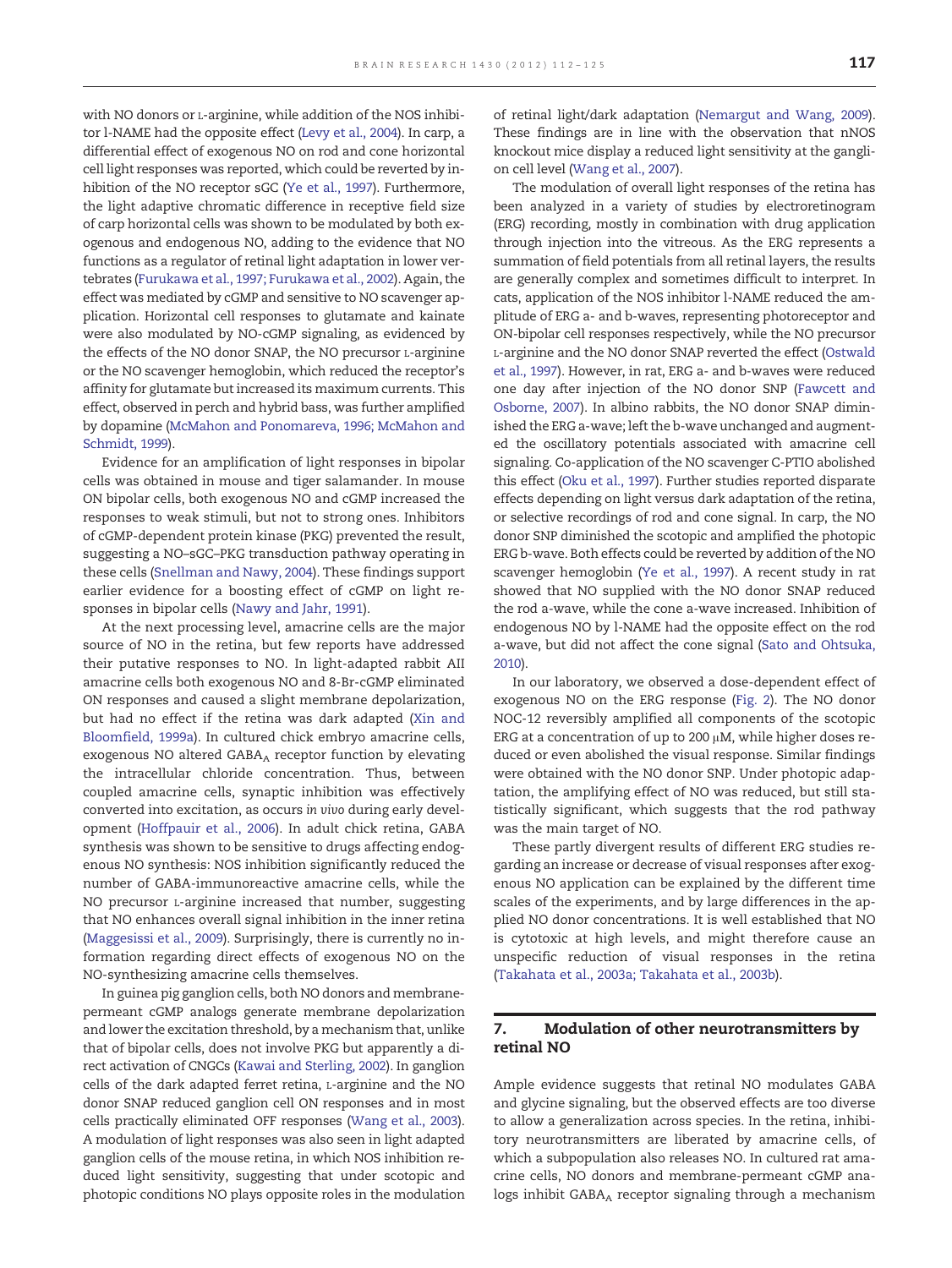<span id="page-6-0"></span>

Fig. 2 – NO amplifies the visual response of photoreceptors, bipolar cells and amacrine cells in the scotopic flash ERG [\(Vielma](#page-12-0) [et al., 2010\)](#page-12-0). Left column: Representative responses after control (saline) and NO donor (NOC-12; 20 and 200 μM) injection into the vitreous before the experiments. The top traces display mathematical modeling of the ERG generators PIII and PII according to the model of Hood and Birch ([Hood and Birch, 1990\)](#page-10-0). Below, oscillatory potentials (OPs) were isolated by band-pass filtering the ERG signal. Light stimuli are indicated by horizontal bars. Right column: Average relative response amplitude (mean±SEM) of the ERG generators PIII, PII and the OPs 1h after NOC-12 application. Asterisks indicate statistically significant difference compared to control (Student's paired t-test, p< 0.05).

dependent on PKG ([Wexler et al., 1998\)](#page-13-0), while basal GABA release from amacrine and ganglion cells was inhibited by endogenous NO in chicken retina [\(Maggesissi et al., 2009\)](#page-11-0). On the other hand, an increase of  $GABA_A$  receptor currents was caused by stimulation with the NO donor NOC-12 in amacrine cells of the same species [\(Hoffpauir and Gleason, 2005](#page-10-0)), and in turtle, exogenous NO provoked an increase of GABA release from amacrine cells, while glycine signaling was inhibited ([Yu and Eldred, 2005b](#page-13-0)). Several other reports found functional links between NO and GABA signaling in the inner retina, in diverse species ([Andrade da Costa et al., 2001; Ientile et al.,](#page-9-0) [1997; Jung, 2002\)](#page-9-0).

Apparently conflicting results were published regarding the regulation of acetylcholine signaling by NO. In rat retina, acetylcholine is synthesized and released exclusively by starburst amacrine cells, which do not produce NO. In this species, NO donors inhibited depolarization-induced acetylcholine release; an effect that was mediated by enhanced GABA signaling on cholinergic neurons ([Okada et al., 2001\)](#page-12-0). However, another study in rabbit found that the NO donor SNAP increased lightinduced acetylcholine release, through a mechanism involving NO-dependent inhibition of glycine signaling by amacrine cells [\(Neal et al., 1997\)](#page-11-0). Possibly, both effects could be reconciled by the observation that NO regulates retinal GABA and glycine signaling in opposite ways ([Yu and Eldred, 2005b](#page-13-0)).

Further retinal neuromodulators that are affected by NO signaling are dopamine, somatostatin and melatonin. In both rat and rabbit, exogenous NO was shown to reduce the liberation of depolarization-induced dopamine release. In addition, NO might also directly degrade dopamine by oxidation ([Djamgoz et al., 1995; Neal et al., 1999](#page-10-0)). In agreement with these data, NOS inhibition increased basal dopamine levels in bovine retina, through a mechanism independent from cGMP ([Bugnon et al., 1994](#page-9-0)). Somatostatin release was also shown to be increased by both exogenous NO and the NO precursor L-arginine in rat [\(Kiagiadaki et al., 2008](#page-11-0)), while melatonin synthesis by photoreceptors was inhibited by NO donor application [\(Wellard and Morgan, 1996; Wellard and Morgan,](#page-13-0) [2004\)](#page-13-0). Many more reports have addressed functional interactions of NO with other retinal neuromodulators, but cannot be cited here due to space restrictions.

#### 8. Regulation of electrical coupling in the retina by NO

It has been reported that both NO levels and the degree of light/ dark adaptation regulate electrical coupling between different retinal cell types, but it remains unclear if both processes are directly related. In rabbit, a low degree of electrical coupling between horizontal cells is observed under extreme light or dark adaptation, but coupling increases dramatically under dim light stimulation. Exogenous NO, its precursor L-arginine and the membrane-permeant cGMP analog 8-Br-cGMP provoked a reduction in the coupling rate of A- and B-type horizontal cells, suggesting an involvement of NO in retinal light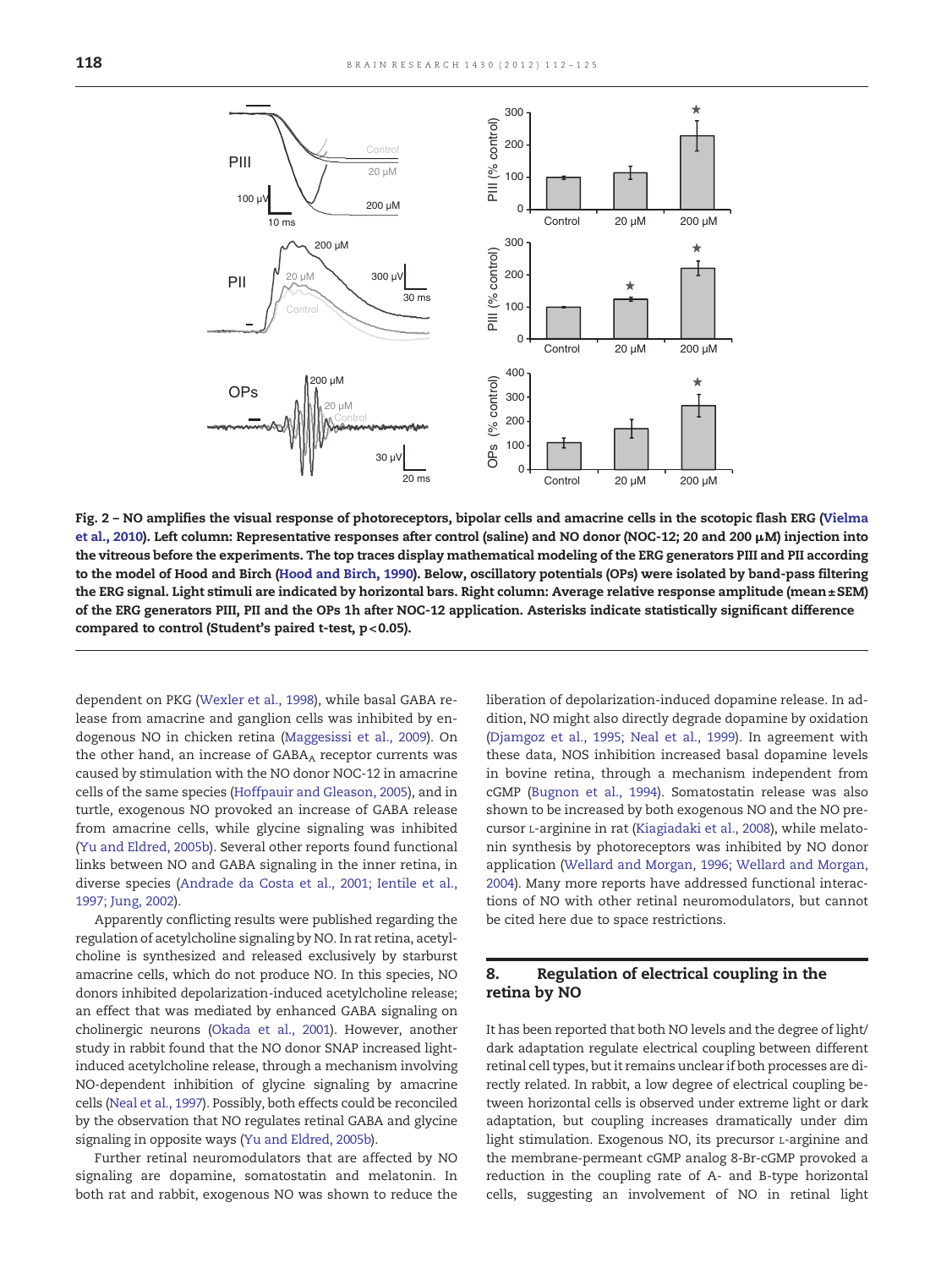<span id="page-7-0"></span>adaptation ([Miyachi et al., 1990; Xin and Bloomfield, 2000\)](#page-11-0). Similar results were obtained in catfish, bass, carp and goldfish in which both cGMP analogs and NO donors promoted uncoupling of horizontal cells ([Daniels and Baldridge, 2011; DeVries and](#page-9-0) [Schwartz, 1989; Lu and McMahon, 1997; Pottek et al., 1997\)](#page-9-0). In turtle, both the NO precursor L-arginine and its second messenger cGMP reduced gap junction coupling of horizontal cells [\(Miyachi et al., 1990](#page-11-0)), and dopamine, which stimulates NO synthesis in the retina, had a similar effect in mouse [\(He et al., 2000;](#page-10-0) [Weiler et al., 2000](#page-10-0)). These antecedents suggest that NO participates in the regulation of horizontal cell coupling as part of the light adapting mechanisms operating in the retina, throughout a wide range of vertebrate species.

However, the localization of the endogenous NO source responsible for this effect remains unclear. According to most studies in mammals, horizontal cells and the outer plexiform layer are generally devoid of nNOS, and a diffusion of NO from

photoreceptor inner segments or the inner plexiform layer seems unlikely. Yet, localized nNOS expression within subcellular compartments of certain bipolar and horizontal cell processes has been reported and might represent NO sources affecting horizontal cell coupling [\(Cao and Eldred, 2001;](#page-9-0) [Haverkamp and Eldred, 1998; Liepe et al., 1994\)](#page-9-0).

As opposed to the outer plexiform layer, electrical coupling in the inner plexiform layer could easily be modified by NO liberated from NOACs. AII amacrine cells display dramatically increased coupling after light adaptation, while coupling between AII amacrine and cone bipolar cells is only moderately affected ([Bloomfield et al., 1997\)](#page-9-0). The NO donor SNAP and 8-Br-cGMP blocked coupling between the latter cell types, while AII-AII coupling appears to be regulated by dopamine [\(Mills and Massey, 1995; Xia and Mills, 2004](#page-11-0)).

Together, these data suggest that NO is involved in the light-dependent regulation of gap junction coupling in both



Fig. 3 – Schematic model of cellular NO signaling in the mammalian retina. Biochemical and histochemical data from several species indicate that NO is synthesized in the outer retina in photoreceptor inner segments, and in the inner retina by the NOAC subtypes of amacrine cells. DAF-2 imaging and theoretical considerations suggest that NO acts locally and diffuses only few micrometers from its source. However, the sum of many local sources might generate effective levels throughout the PL, the IPL and the GCL. NOACs receive synaptic input from amacrine as well as ON and OFF bipolar cells and form conventional synapses with on cone bipolar and other amacrine cells. Both bipolar and ganglion cells express sGC and are thus potential NO targets. In these cells, NO exerts its effects through PKG or direct CNGC activation, generally increasing visual responses. Müller cells have been proposed to be NO sources or targets in different species, but their role in NO signaling of the mammalian retina remains uncertain.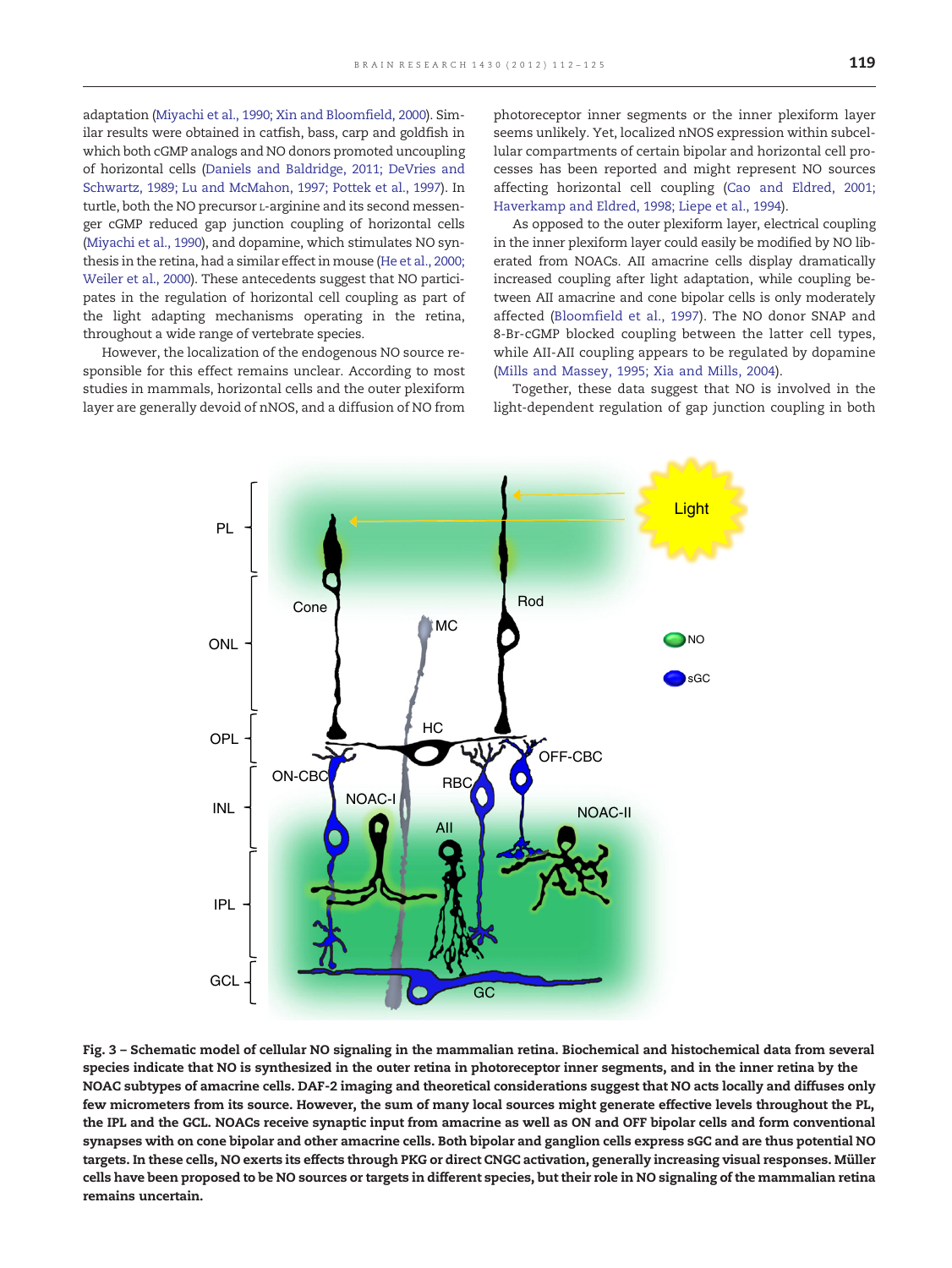the inner and outer retina, in combination with dopamine and possibly other neuromodulators [\(Bloomfield and Volgyi, 2009\)](#page-9-0).

#### 9. Protein S-nitrosylation and nitration

Apart from binding to the heme group of sGC, activating the enzyme and elevating intracellular cGMP levels, NO may also be converted into reactive nitrogen species that affect cellular physiology through covalent reactions with target proteins ([Martinez-Ruiz et al., 2011\)](#page-11-0). Cysteine residues have a thiol group that can be oxidized by these compounds under certain conditions, producing protein S-nitrosylation. Although the precise reaction mechanism remains somewhat uncertain, it appears to involve  $NO<sub>2</sub>$  or S-nitrosoglutathione as intermediates [\(Gaston et al., 2003; Gow et al., 1997; Hess et al., 2005;](#page-10-0) [Jaffrey et al., 2001; Pacher et al., 2007\)](#page-10-0). Several types of ion channels, such as TRP channels ([Yoshida et al., 2006](#page-13-0)), different families of potassium channels ([Asada et al., 2009; Kawano et al.,](#page-9-0) [2009; Nunez et al., 2006](#page-9-0)), ryanodine and G-protein-coupledreceptors [\(Aracena-Parks et al., 2006; Estrada et al., 1997\)](#page-9-0), cyclic nucleotide-gated ion channels ([Broillet, 2000\)](#page-9-0), and certain connexins, like Cx43 among others [\(Retamal et al., 2006](#page-12-0)) are subject to S-nitrosylation. In the retina, the physiological role of protein S-nitrosylation has not been studied in detail. However, it has been suggested that retinal cell proliferation, dendritic growth, and neuroprotection are in part controlled through this covalent modification [\(Cheung et al., 2000; Koriyama](#page-9-0) [et al., 2010; Magalhaes et al., 2006](#page-9-0)). Olfactory CNGCs are activated through S-nitrosylation ([Broillet, 2000](#page-9-0)), and since homologous channels are expressed in photoreceptors and bipolar cells, a similar mechanism might take place in the retina.We recently showed that exogenous NO, applied through different NO donors, strongly amplifies the ERG PII, PIII and oscillatory potentials [\(Fig. 2](#page-6-0)). Since these effects were not sensitive to the potent sGC inhibitors ODQ and NS-2028, they are unlikely to involve cGMP as second messenger ([Vielma et al., 2010\)](#page-12-0). Instead, protein S-nitrosylation appears as a possible mechanism of action of NO-donors on photoreceptors. However, further studies are necessary in order to clarify which proteins can be Snitrosylated under appropriate conditions and how this posttranslational modification affects their properties. Channels formed by connexins (Cx) are fundamental for retinal development and function in the adult ([Bloomfield and Volgyi,](#page-9-0) [2009](#page-9-0)). All retinal cells express at least one type of connexin, which form specific contacts between different cell types. One of the connexins that is readily S-nitrosylated is Cx43 ([Retamal et al., 2006\)](#page-12-0). In the retina, Cx43 is expressed in the ganglion cell layer and optic nerve, apart from some Müller and pigment epithelial cells [\(Kerr et al., 2010\)](#page-10-0). This raises the possibility that NO may be converted into reactive nitrogen species which affect retinal signal processing through S-nitrosylation of Cx43. Recent works support the idea that additional connexins are also modified by S-nitrosylation ([Retamal et al., 2009](#page-12-0)). It will be interesting to examine if Cx 36, 45, 59 and 62, which are expressed in the retina ([Sohl et](#page-12-0) [al., 2010](#page-12-0)), are also subject to protein S-nitrosylation, and if this occurs in vivo triggered by endogenous NO.

Another posttranslational protein modification is nitration, which is the oxidation of tyrosine residues through reactive nitrogen oxides like ONOO<sup>−</sup> or NO<sub>2</sub> [\(Pacher et al.,](#page-12-0) [2007\)](#page-12-0). Contrary to S-nitrosylation, tyrosine nitration is irreversible and is likely to be limited to highly oxidative environments. In general, it is therefore correlated with pathological conditions. Retinal tyrosine nitration is observed after prolonged exposure to intense light, and is associated with light-induced photoreceptor cell death [\(Palamalai et al.,](#page-12-0) [2006\)](#page-12-0). Interestingly, formation of nitro-tyrosine was detected in photoreceptor outer segments of rats adapted to darkness, but after light adaptation, nitration decreased in the outer segments and increased in the inner segments and pigmented epithelia [\(Miyagi et al., 2002\)](#page-11-0). Early studies already showed that retinal light-dependent cell damage is correlated with rhodopsin activity [\(Noell et al., 1966](#page-11-0)). Thus, cell death in the retina after light exposure is attenuated in rhodopsin knockout mice ([Grimm et al., 2000](#page-10-0)), and significantly reduced in animals treated with antioxidants such as ascorbate, dimethylthiourea ([Organisciak et al., 1985; Organisciak et al.,](#page-12-0) [1999\)](#page-12-0), and phenyl-N-tert-butylnitrone ([Ranchon et al., 2001\)](#page-12-0). These results suggest that cell death induced by intense light is mediated by reactive oxygen and nitrogen species, which together promote retinal tyrosine nitration.

#### 10. Conclusions

In the vertebrate retina, nNOS is principally expressed in three types of amacrine cells, termed type I, II and displaced NOACs, which display ON/OFF and OFF responses to light [\(Pang et al.,](#page-12-0) [2010\)](#page-12-0). The canonical NO receptor sGC is highly expressed in certain ON cone bipolar cells and to a lesser degree also in OFF and rod bipolar cells as well as some ganglion cells ([Ahmad and Barnstable, 1993; Ding and Weinberg, 2007\)](#page-9-0). Accordingly, stimulation of cGMP synthesis by NO has been established for ON cone bipolar cells and for some rod bipolar cells [\(Johansson et al., 2000](#page-10-0)). cGMP either directly opens CNGCs, or acts though activation of PKG on downstream targets [\(Snellman and Nawy, 2004](#page-12-0)).

Recent data on NO signaling in general suggest that physiological NO concentrations are in the low nanomolar range, and that the mean diffusion distance is highly limited by abundant NO sinks in tissue, such as the heme groups of hemoglobin and sGC [\(Hall and Garthwaite, 2009](#page-10-0)). This implies that NO synthesis by NOACs would influence only cells in the inner retina, and NO from photoreceptor inner segments will most likely affect the photoreceptors themselves ([Fig. 3](#page-7-0)).

At the systems level, retinal NO synthesis is regulated by light stimulation and the degree of visual adaptation ([Giove](#page-10-0) [et al., 2009; Levy et al., 2004; Piehl et al., 2007](#page-10-0)). Conversely, NO appears to modulate light/dark adaptation through the amplification of visual responses in photoreceptors, bipolar, horizontal and amacrine cells [\(Kourennyi et al., 2004; Vielma](#page-11-0) [et al., 2010](#page-11-0)), and through the regulation of gap junction coupling between horizontal cells and AII-amacrine and bipolar cells [\(Mills and Massey, 1995; Xin and Bloomfield, 1999b](#page-11-0)). Its effects are also evident in ganglion cell output, where NO affects ON and OFF responses ([Wang et al., 2003\)](#page-12-0). Consequently, nNOS knockout mice displayed decreased visual responses of ganglion cells ([Wang et al., 2007\)](#page-12-0).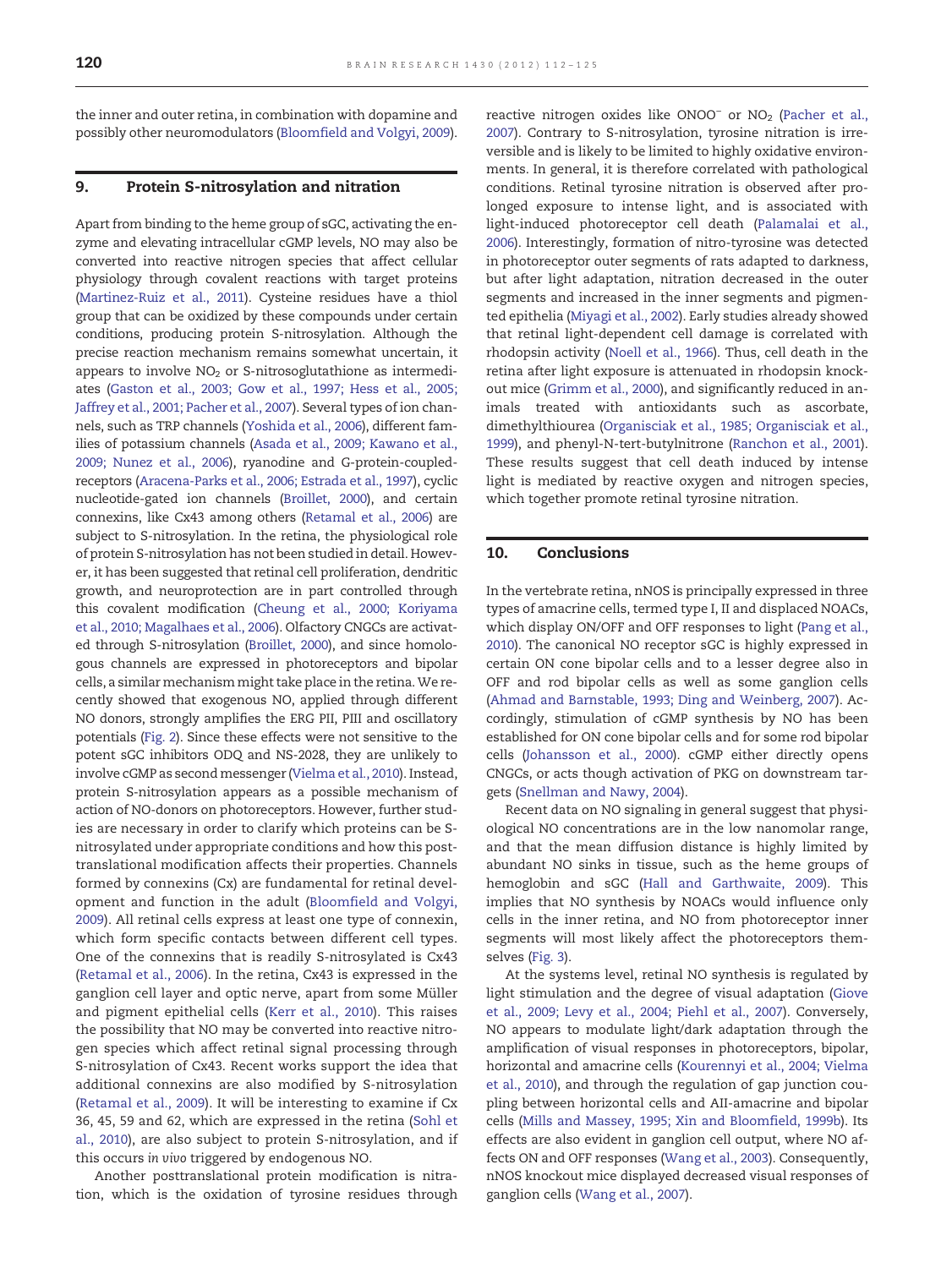<span id="page-9-0"></span>Protein S-nitrosylation and nitration, covalent posttranslational modifications caused by nitrosative species derived from NO, have been proposed as alternative NO signaling mechanisms in the retina, but their physiological relevance remains to be demonstrated.

In summary, while NO may not be the highly diffusible global modulator once thought to be, it exerts a series of specific local effects between identified cells in the inner retina, whose concerted actions might generate a significant and synchronized modulation of light/dark adaptation, contributing to the combination of extreme sensitivity and wide response range that is one of the hallmarks of the retina.

#### Acknowledgments

This work was supported by a CONICYT doctoral grant to A.V., FONDECYT project 11080061 to M.A.R. and FONDECYT project 1090343 to O.S. The CINV is a Millennium Institute.

#### REFERENCES

- Ahmad, I., Barnstable, C.J., 1993. Differential laminar expression of particulate and soluble guanylate cyclase genes in rat retina. Exp. Eye Res. 56, 51–62.
- Ahmad, I., Leinders-Zufall, T., Kocsis, J.D., Shepherd, G.M., Zufall, F., Barnstable, C.J., 1994. Retinal ganglion cells express a cGMP-gated cation conductance activatable by nitric oxide donors. Neuron 12, 155–165.
- Alderton, W.K., Cooper, C.E., Knowles, R.G., 2001. Nitric oxide synthases: structure, function and inhibition. Biochem. J. 357, 593–615.
- Andrade da Costa, B.L., Hokoc, J.N., 2003. Coexistence of GAD-65 and GAD-67 with tyrosine hydroxylase and nitric oxide synthase in amacrine and interplexiform cells of the primate, Cebus apella. Vis Neurosci. 20, 153–163.
- Andrade da Costa, B.L., de Mello, F.G., Hokoc, J.N., 2001. Comparative study of glutamate mediated gamma-aminobutyric acid release from nitric oxide synthase and tyrosine hydroxylase immunoreactive cells of the Cebus apella retina. Neurosci. Lett. 302, 21–24.
- Angotzi, A.R., Hirano, J., Vallerga, S., Djamgoz, M.B., 2002. Role of nitric oxide in control of light adaptive cone photomechanical movements in retinas of lower vertebrates: a comparative species study. Nitric Oxide 6, 200–204.
- Aracena-Parks, P., Goonasekera, S.A., Gilman, C.P., Dirksen, R.T., Hidalgo, C., Hamilton, S.L., 2006. Identification of cysteines involved in S-nitrosylation, S-glutathionylation, and oxidation to disulfides in ryanodine receptor type 1. J. Biol. Chem. 281, 40354–40368.
- Asada, K., Kurokawa, J., Furukawa, T., 2009. Redox- and calmodulin-dependent S-nitrosylation of the KCNQ1 channel. J. Biol. Chem. 284, 6014–6020.
- Baldridge, W.H., Fischer, A.J., 2001. Nitric oxide donor stimulated increase of cyclic GMP in the goldfish retina. Vis. Neurosci. 18, 849–856.
- Batchelor, A.M., Bartus, K., Reynell, C., Constantinou, S., Halvey, E.J., Held, K.F., Dostmann, W.R., Vernon, J., Garthwaite, J., 2010. Exquisite sensitivity to subsecond, picomolar nitric oxide transients conferred on cells by guanylyl cyclase-coupled receptors. Proc. Natl. Acad. Sci. U. S. A. 107, 22060–22065.
- Bloomfield, S.A., Volgyi, B., 2009. The diverse functional roles and regulation of neuronal gap junctions in the retina. Nat. Rev. Neurosci. 10, 495–506.
- Bloomfield, S.A., Xin, D., Osborne, T., 1997. Light-induced modulation of coupling between AII amacrine cells in the rabbit retina. Vis. Neurosci. 14, 565–576.
- Blute, T.A., Mayer, B., Eldred, W.D., 1997. Immunocytochemical and histochemical localization of nitric oxide synthase in the turtle retina. Vis. Neurosci. 14, 717–729.
- Blute, T.A., Velasco, P., Eldred, W.D., 1998. Functional localization of soluble guanylate cyclase in turtle retina: modulation of cGMP by nitric oxide donors. Vis. Neurosci. 15, 485–498.
- Blute, T.A., De Grenier, J., Eldred, W.D., 1999. Stimulation with N-methyl-D-aspartate or kainic acid increases cyclic guanosine monophosphate-like immunoreactivity in turtle retina: involvement of nitric oxide synthase. J. Comp. Neurol. 404, 75–85.
- Blute, T.A., Lee, M.R., Eldred, W.D., 2000. Direct imaging of NMDA-stimulated nitric oxide production in the retina. Vis. Neurosci. 17, 557–566.
- Blute, T.A., Strang, C., Keyser, K.T., Eldred, W.D., 2003. Activation of the cGMP/nitric oxide signal transduction system by nicotine in the retina. Vis. Neurosci. 20, 165–176.
- Borda, E., Berra, A., Saravia, M., Ganzinelli, S., Sterin-Borda, L., 2005. Correlations between neuronal nitric oxide synthase and muscarinic M3/M1 receptors in the rat retina. Exp. Eye Res. 80, 391–399.
- Bredt, D.S., Hwang, P.M., Snyder, S.H., 1990. Localization of nitric oxide synthase indicating a neural role for nitric oxide. Nature 347, 768–770.
- Broillet, M.C., 2000. A single intracellular cysteine residue is responsible for the activation of the olfactory cyclic nucleotide-gated channel by NO. J. Biol. Chem. 275, 15135–15141.
- Bugnon, O., Schaad, N.C., Schorderet, M., 1994. Nitric oxide modulates endogenous dopamine release in bovine retina. Neuroreport 5, 401–404.
- Cao, L., Eldred, W.D., 2001. Subcellular localization of neuronal nitric oxide synthase in turtle retina: electron immunocytochemistry. Vis. Neurosci. 18, 949–960.
- Cao, L., Eldred, W.D., 2003. Inhibitors of nitric oxide synthase block carbon monoxide-induced increases in cGMP in retina. Brain Res. 988, 78–83.
- Cao, L., Blute, T.A., Eldred, W.D., 2000. Localization of heme oxygenase-2 and modulation of cGMP levels by carbon monoxide and/or nitric oxide in the retina. Vis. Neurosci. 17, 319–329.
- Chakravarthy, U., Stitt, A.W., McNally, J., Bailie, J.R., Hoey, E.M., Duprex, P., 1995. Nitric oxide synthase activity and expression in retinal capillary endothelial cells and pericytes. Curr. Eye Res. 14, 285–294.
- Cheon, E.W., Park, C.H., Kang, S.S., Cho, G.J., Yoo, J.M., Song, J.K., Choi, W.S., 2002. Nitric oxide synthase expression in the transient ischemic rat retina: neuroprotection of betaxolol. Neurosci. Lett. 330, 265–269.
- Cheung, W.S., Bhan, I., Lipton, S.A., 2000. Nitric oxide (NO.) stabilizes whereas nitrosonium (NO+) enhances filopodial outgrowth by rat retinal ganglion cells in vitro. Brain Res. 868, 1–13.
- Chun, M.H., Oh, S.J., Kim, I.B., Kim, K.Y., 1999. Light and electron microscopical analysis of nitric oxide synthase-like immunoreactive neurons in the rat retina. Vis. Neurosci. 16, 379–389.
- Cimini, B.A., Strang, C.E., Wotring, V.E., Keyser, K.T., Eldred, W.D., 2008. Role of acetylcholine in nitric oxide production in the salamander retina. J. Comp. Neurol. 507, 1952–1963.
- Cuenca, N., Lopez, S., Howes, K., Kolb, H., 1998. The localization of guanylyl cyclase-activating proteins in the mammalian retina. Invest. Ophthalmol. Vis. Sci. 39, 1243–1250.
- Daff, S., 2010. NO synthase: structures and mechanisms. Nitric Oxide 23, 1–11.
- Daniels, B.A., Baldridge, W.H., 2011. The light-induced reduction of horizontal cell receptive field size in the goldfish retina involves nitric oxide. Vis Neurosci. 1–8.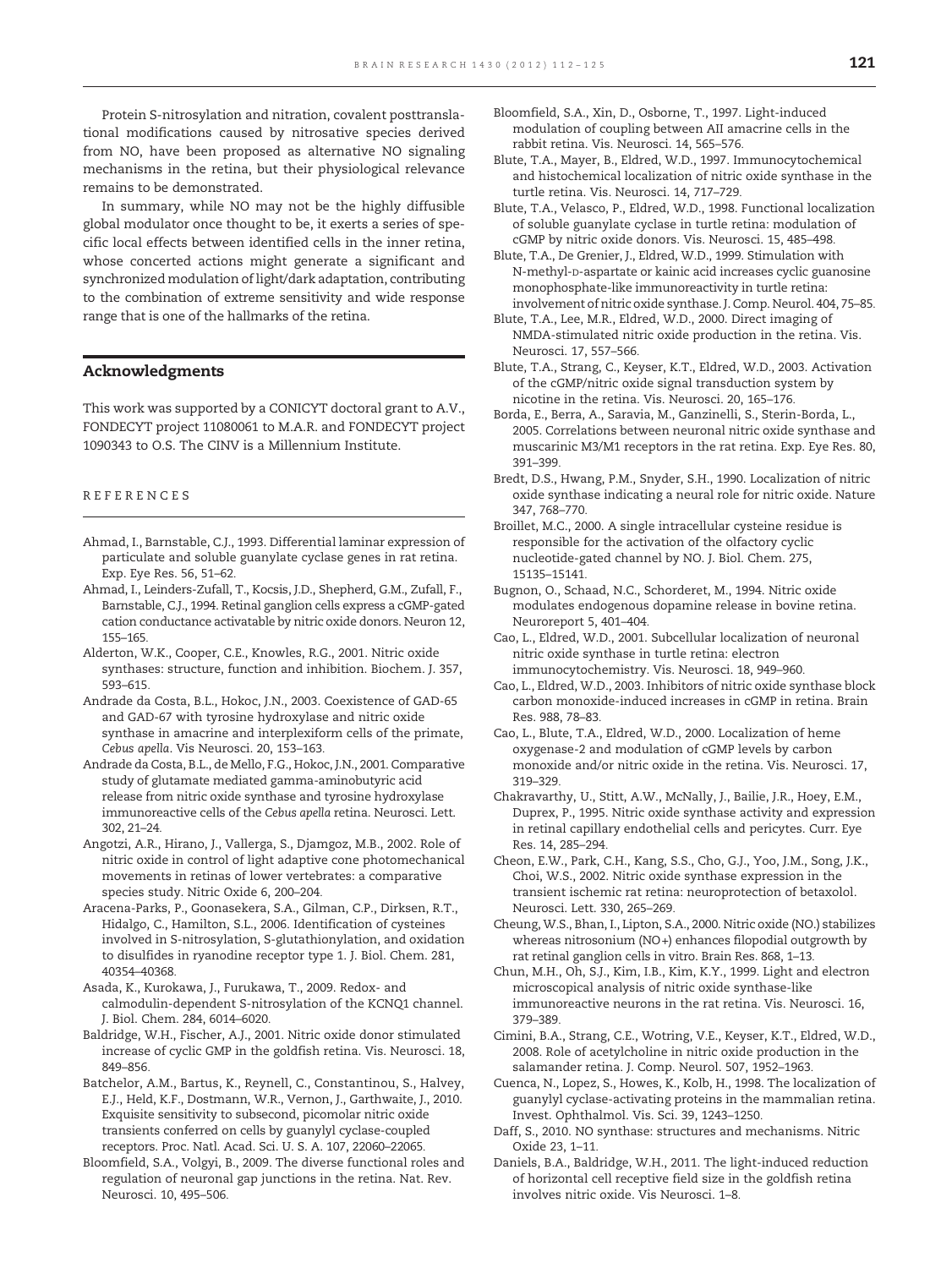<span id="page-10-0"></span>Dawson, T.M., Bredt, D.S., Fotuhi, M., Hwang, P.M., Snyder, S.H., 1991. Nitric oxide synthase and neuronal NADPH diaphorase are identical in brain and peripheral tissues. Proc. Natl. Acad. Sci. U. S. A. 88, 7797–7801.

DeVries, S.H., Schwartz, E.A., 1989. Modulation of an electrical synapse between solitary pairs of catfish horizontal cells by dopamine and second messengers. J. Physiol. 414, 351–375.

Ding, J.D., Weinberg, R.J., 2007. Distribution of soluble guanylyl cyclase in rat retina. J. Comp. Neurol. 502, 734–745.

Djamgoz, M.B., Cunningham, J.R., Davenport, S.L., Neal, M.J., 1995. Nitric oxide inhibits depolarization-induced release of endogenous dopamine in the rabbit retina. Neurosci. Lett. 198, 33–36.

Djamgoz, M.B., Sekaran, S., Angotzi, A.R., Haamedi, S., Vallerga, S., Hirano, J., Yamada, M., 2000. Light-adaptive role of nitric oxide in the outer retina of lower vertebrates: a brief review. Philos. Trans. R. Soc. Lond. B Biol. Sci. 355, 1199–1203.

Donati, G., Pournaras, C.J., Munoz, J.L., Poitry, S., Poitry-Yamate, C.L., Tsacopoulos, M., 1995. Nitric oxide controls arteriolar tone in the retina of the miniature pig. Invest. Ophthalmol. Vis. Sci. 36, 2228–2237.

Donovan, M., Carmody, R.J., Cotter, T.G., 2001. Light-induced photoreceptor apoptosis in vivo requires neuronal nitric-oxide synthase and guanylate cyclase activity and is caspase-3-independent. J. Biol. Chem. 276, 23000–23008.

Eldred, W.D., Blute, T.A., 2005. Imaging of nitric oxide in the retina. Vision Res. 45, 3469–3486.

Estrada, C., Gomez, C., Martin-Nieto, J., De Frutos, T., Jimenez, A., Villalobo, A., 1997. Nitric oxide reversibly inhibits the epidermal growth factor receptor tyrosine kinase. Biochem. J. 326 (Pt 2), 369–376.

Fawcett, R.J., Osborne, N.N., 2007. Flupirtine attenuates sodium nitroprusside-induced damage to retinal photoreceptors, in situ. Brain Res. Bull. 73, 278–288.

Fischer, A.J., Stell, W.K., 1999. Nitric oxide synthase-containing cells in the retina, pigmented epithelium, choroid, and sclera of the chick eye. J. Comp. Neurol. 405, 1–14.

Furukawa, T., Yamada, M., Petruv, R., Djamgoz, M.B., Yasui, S., 1997. Nitric oxide, 2-amino-4-phosphonobutyric acid and light/dark adaptation modulate short-wavelength-sensitive synaptic transmission to retinal horizontal cells. Neurosci. Res. 27, 65–74.

Furukawa, T., Petruv, R., Yasui, S., Yamada, M., Djamgoz, M.B., 2002. Nitric oxide controls the light adaptive chromatic difference in receptive field size of H1 horizontal cell network in carp retina. Exp. Brain Res. 147, 296–304.

Gaikwad, A., Biju, K.C., Barsagade, V., Bhute, Y., Subhedar, N., 2009. Neuronal nitric oxide synthase in the olfactory system, forebrain, pituitary and retina of the adult teleost Clarias batrachus. J. Chem. Neuroanat. 37, 170–181.

Garthwaite, J., 2005. Dynamics of cellular NO-cGMP signaling. Front. Biosci. 10, 1868–1880.

Garthwaite, J., 2008. Concepts of neural nitric oxide-mediated transmission. Eur. J. Neurosci. 27, 2783–2802.

Gaston, B.M., Carver, J., Doctor, A., Palmer, L.A., 2003. S-nitrosylation signaling in cell biology. Mol. Interv. 3, 253–263.

Giove, T.J., Deshpande, M.M., Eldred, W.D., 2009. Identification of alternate transcripts of neuronal nitric oxide synthase in the mouse retina. J. Neurosci. Res. 87, 3134–3142.

Gotzes, S., de Vente, J., Muller, F., 1998. Nitric oxide modulates cGMP levels in neurons of the inner and outer retina in opposite ways. Vis. Neurosci. 15, 945–955.

Gow, A.J., Buerk, D.G., Ischiropoulos, H., 1997. A novel reaction mechanism for the formation of S-nitrosothiol in vivo. J. Biol. Chem. 272, 2841–2845.

Grimm, C., Wenzel, A., Hafezi, F., Yu, S., Redmond, T.M., Reme, C.E., 2000. Protection of Rpe65-deficient mice identifies rhodopsin as a mediator of light-induced retinal degeneration. Nat. Genet. 25, 63–66.

Haamedi, S.N., Djamgoz, M.B., 2002. Dopamine and nitric oxide control both flickering and steady-light-induced cone contraction and horizontal cell spinule formation in the teleost (carp) retina: serial interaction of dopamine and nitric oxide. J. Comp. Neurol. 449, 120–128.

Haberecht, M.F., Schmidt, H.H., Mills, S.L., Massey, S.C., Nakane, M., Redburn-Johnson, D.A., 1998. Localization of nitric oxide synthase, NADPH diaphorase and soluble guanylyl cyclase in adult rabbit retina. Vis. Neurosci. 15, 881–890.

Hall, C.N., Garthwaite, J., 2009. What is the real physiological NO concentration in vivo? Nitric Oxide 21, 92–103.

Haverkamp, S., Eldred, W.D., 1998. Localization of nNOS in photoreceptor, bipolar and horizontal cells in turtle and rat retinas. Neuroreport 9, 2231–2235.

Haverkamp, S., Kolb, H., Cuenca, N., 2000. Morphological and neurochemical diversity of neuronal nitric oxide synthase-positive amacrine cells in the turtle retina. Cell Tissue Res. 302, 11–19.

He, S., Weiler, R., Vaney, D.I., 2000. Endogenous dopaminergic regulation of horizontal cell coupling in the mammalian retina. J. Comp. Neurol. 418, 33–40.

Henry, D., Burke, S., Shishido, E., Matthews, G., 2003. Retinal bipolar neurons express the cyclic nucleotide-gated channel of cone photoreceptors. J. Neurophysiol. 89, 754–761.

Hess, D.T., Matsumoto, A., Kim, S.O., Marshall, H.E., Stamler, J.S., 2005. Protein S-nitrosylation: purview and parameters. Nat. Rev. Mol. Cell Biol. 6, 150–166.

Hoffpauir, B., Gleason, E., 2005. Modulation of synaptic function in retinal amacrine cells. Integr. Comp. Biol. 45, 658–664.

Hoffpauir, B., McMains, E., Gleason, E., 2006. Nitric oxide transiently converts synaptic inhibition to excitation in retinal amacrine cells. J. Neurophysiol. 95, 2866–2877.

Hood, D.C., Birch, D.G., 1990. A quantitative measure of the electrical activity of human rod photoreceptors using electroretinography. Vis. Neurosci. 5, 379–387.

Ientile, R., Pedale, S., Picciurro, V., Macaione, V., Fabiano, C., Macaione, S., 1997. Nitric oxide mediates NMDA-evoked [3H]GABA release from chick retina cells. FEBS Lett. 417, 345–348.

Jaffrey, S.R., Erdjument-Bromage, H., Ferris, C.D., Tempst, P., Snyder, S.H., 2001. Protein S-nitrosylation: a physiological signal for neuronal nitric oxide. Nat. Cell Biol. 3, 193–197.

Johansson, K., Bruun, A., deVente, J., Ehinger, B., 2000. Immunohistochemical analysis of the developing inner plexiform layer in postnatal rat retina. Invest. Ophthalmol. Vis. Sci. 41, 305–313.

Jung, C.S., Park, N.G., Paik, S.S., Lee, E.J., Lee, S.J., Bai, S.H., Chun, M.H., 2002. The effects of nitric oxide on GABA receptor function in the rod bipolar cells of the rat retina. Invest Ophthalmol Vis Sci. 43 E-Abstract 3773.

Kaur, C., Sivakumar, V., Foulds, W.S., 2006. Early response of neurons and glial cells to hypoxia in the retina. Invest. Ophthalmol. Vis. Sci. 47, 1126–1141.

Kawai, F., Sterling, P., 1999. AMPA receptor activates a G-protein that suppresses a cGMP-gated current. J. Neurosci. 19, 2954–2959.

Kawai, F., Sterling, P., 2002. cGMP modulates spike responses of retinal ganglion cells via a cGMP-gated current. Vis. Neurosci. 19, 373–380.

Kawano, T., Zoga, V., Kimura, M., Liang, M.Y., Wu, H.E., Gemes, G., McCallum, J.B., Kwok, W.M., Hogan, Q.H., Sarantopoulos, C.D., 2009. Nitric oxide activates ATP-sensitive potassium channels in mammalian sensory neurons: action by direct S-nitrosylation. Mol. Pain 5, 12.

Kerr, N.M., Johnson, C.S., de Souza, C.F., Chee, K.S., Good, W.R., Green, C.R., Danesh-Meyer, H.V., 2010. Immunolocalization of gap junction protein connexin43 (GJA1) in the human retina and optic nerve. Invest. Ophthalmol. Vis. Sci. 51, 4028–4034.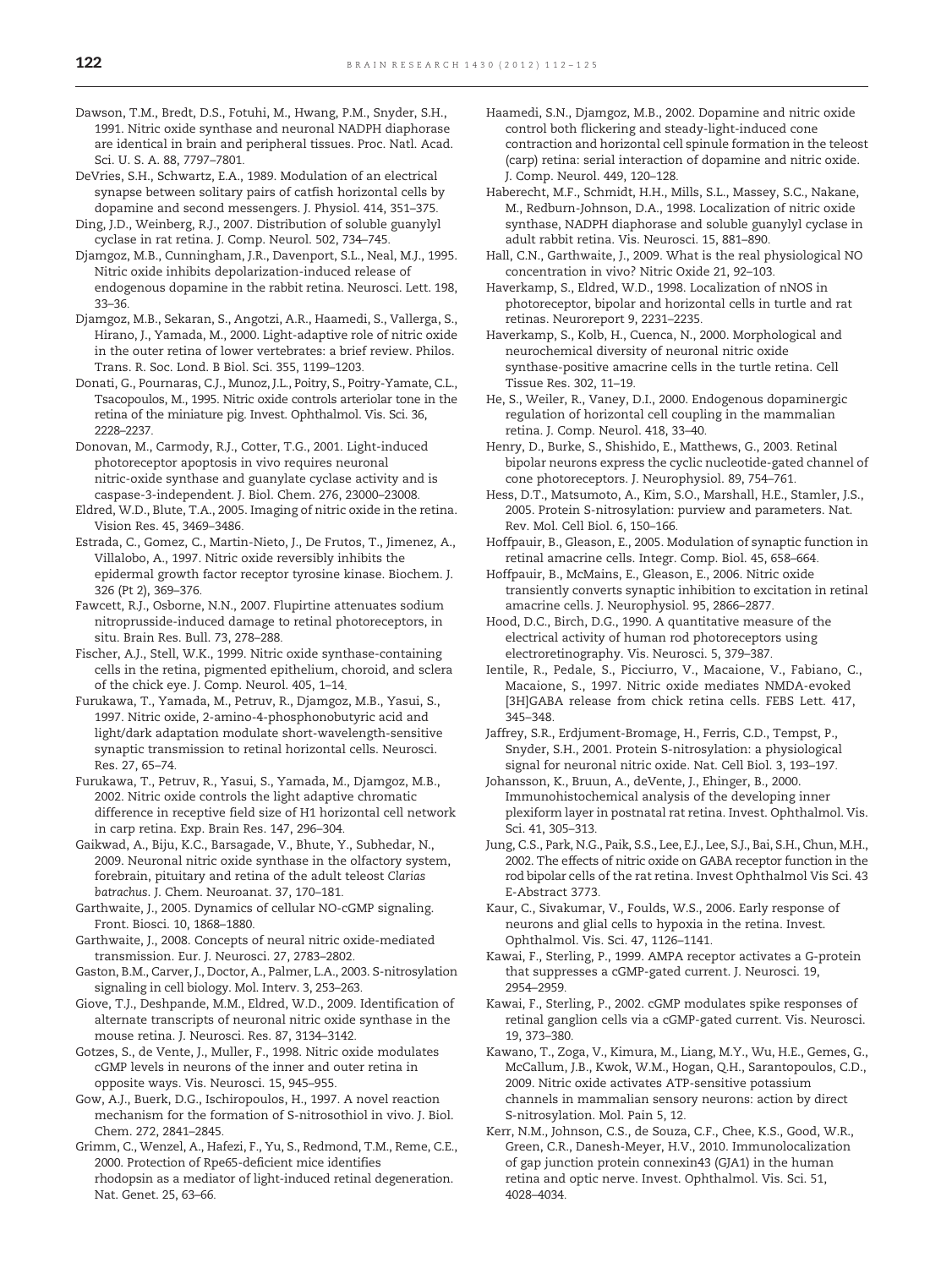- <span id="page-11-0"></span>Kiagiadaki, F., Koulakis, E., Thermos, K., 2008. Dopamine (D1) receptor activation and nitrinergic agents influence somatostatin levels in rat retina. Exp. Eye Res. 86, 18–24.
- Kim, I.B., Lee, E.J., Kim, K.Y., Ju, W.K., Oh, S.J., Joo, C.K., Chun, M.H., 1999. Immunocytochemical localization of nitric oxide synthase in the mammalian retina. Neurosci. Lett. 267, 193–196.
- Kim, I.B., Oh, S.J., Chun, M.H., 2000a. Neuronal nitric oxide synthase immunoreactive neurons in the mammalian retina. Microsc. Res. Tech. 50, 112–123.
- Kim, K.Y., Ju, W.K., Oh, S.J., Chun, M.H., 2000b. The immunocytochemical localization of neuronal nitric oxide synthase in the developing rat retina. Exp. Brain Res. 133, 419–424. Knott, A.B., Bossy-Wetzel, E., 2009. Nitric oxide in health and disease
- of the nervous system. Antioxid. Redox Signal. 11, 541–554. Knowles, R.G., Moncada, S., 1994. Nitric oxide synthases in
- mammals. Biochem. J. 298 (Pt 2), 249–258. Koch, K.W., Lambrecht, H.G., Haberecht, M., Redburn, D., Schmidt, H.H., 1994. Functional coupling of a Ca2+/
- calmodulin-dependent nitric oxide synthase and a soluble guanylyl cyclase in vertebrate photoreceptor cells. EMBO J. 13, 3312–3320.
- Koistinaho, J., Swanson, R.A., de Vente, J., Sagar, S.M., 1993. NADPH-diaphorase (nitric oxide synthase)-reactive amacrine cells of rabbit retina: putative target cells and stimulation by light. Neuroscience 57, 587–597.
- Kojima, H., Nakatsubo, N., Kikuchi, K., Kawahara, S., Kirino, Y., Nagoshi, H., Hirata, Y., Nagano, T., 1998. Detection and imaging of nitric oxide with novel fluorescent indicators: diaminofluoresceins. Anal. Chem. 70, 2446–2453.
- Koriyama, Y., Chiba, K., Yamazaki, M., Suzuki, H., Muramoto, K., Kato, S., 2010. Long-acting genipin derivative protects retinal ganglion cells from oxidative stress models in vitro and in vivo through the Nrf2/antioxidant response element signaling pathway. J. Neurochem. 115, 79–91.
- Kourennyi, D.E., Liu, X.D., Hart, J., Mahmud, F., Baldridge, W.H., Barnes, S., 2004. Reciprocal modulation of calcium dynamics at rod and cone photoreceptor synapses by nitric oxide. J. Neurophysiol. 92, 477–483.
- Kurenni, D.E., Thurlow, G.A., Turner, R.W., Moroz, L.L., Sharkey, K.A., Barnes, S., 1995. Nitric oxide synthase in tiger salamander retina. J. Comp. Neurol. 361, 525–536.
- Kurenny, D.E., Moroz, L.L., Turner, R.W., Sharkey, K.A., Barnes, S., 1994. Modulation of ion channels in rod photoreceptors by nitric oxide. Neuron 13, 315–324.
- Kusaka, S., Dabin, I., Barnstable, C.J., Puro, D.G., 1996. cGMP-mediated effects on the physiology of bovine and human retinal Muller (glial) cells. J. Physiol. 497 (Pt 3), 813–824.
- Lee, E.J., Kim, K.Y., Gu, T.H., Moon, J.I., Kim, I.B., Lee, M.Y., Oh, S.J., Chun, M.H., 2003. Neuronal nitric oxide synthase is expressed in the axotomized ganglion cells of the rat retina. Brain Res. 986, 174–180.
- Levy, H., Twig, G., Perlman, I., 2004. Nitric oxide modulates the transfer function between cones and horizontal cells during changing conditions of ambient illumination. Eur. J. Neurosci. 20, 2963–2974.
- Liepe, B.A., Stone, C., Koistinaho, J., Copenhagen, D.R., 1994. Nitric oxide synthase in Muller cells and neurons of salamander and fish retina. J. Neurosci. 14, 7641–7654.
- Lu, C., McMahon, D.G., 1997. Modulation of hybrid bass retinal gap junctional channel gating by nitric oxide. J. Physiol. 499 (Pt 3), 689–699.
- Magalhaes, C.R., Socodato, R.E., Paes-de-Carvalho, R., 2006. Nitric oxide regulates the proliferation of chick embryo retina cells by a cyclic GMP-independent mechanism. Int. J. Dev. Neurosci. 24, 53–60.
- Maggesissi, R.S., Gardino, P.F., Guimaraes-Souza, E.M., Paes-de-Carvalho, R., Silva, R.B., Calaza, K.C., 2009. Modulation of GABA release by nitric oxide in the chick retina: different

effects of nitric oxide depending on the cell population. Vision Res. 49, 2494–2502.

- Margulis, A., Sharma, R.K., Sitaramayya, A., 1992. Nitroprusside-sensitive and insensitive guanylate cyclases in retinal rod outer segments. Biochem. Biophys. Res. Commun. 185, 909–914.
- Martinez-Ruiz, A., Cadenas, S., Lamas, S., 2011. Nitric oxide signaling: classical, less classical, and nonclassical mechanisms. Free Radic. Biol. Med. 51, 17–29.
- Mastrodimou, N., Kiagiadaki, F., Hodjarova, M., Karagianni, E., Thermos, K., 2006. Somatostatin receptors (sst2) regulate cGMP production in rat retina. Regul. Pept. 133, 41–46.
- McMahon, D.G., Ponomareva, L.V., 1996. Nitric oxide and cGMP modulate retinal glutamate receptors. J. Neurophysiol. 76, 2307–2315.
- McMahon, D.G., Schmidt, K.F., 1999. Horizontal cell glutamate receptor modulation by NO: mechanisms and functional implications for the first visual synapse. Vis. Neurosci. 16, 425–433.
- Mills, S.L., Massey, S.C., 1995. Differential properties of two gap junctional pathways made by AII amacrine cells. Nature 377, 734–737.
- Miyachi, E., Murakami, M., Nakaki, T., 1990. Arginine blocks gap junctions between retinal horizontal cells. Neuroreport 1, 107–110.
- Miyagi, M., Sakaguchi, H., Darrow, R.M., Yan, L., West, K.A., Aulak, K.S., Stuehr, D.J., Hollyfield, J.G., Organisciak, D.T., Crabb, J.W., 2002. Evidence that light modulates protein nitration in rat retina. Mol. Cell. Proteomics 1, 293–303.
- Nakazawa, T., Endo, S., Shimura, M., Kondo, M., Ueno, S., Tamai, M., 2005. Retinal G-substrate, potential downstream component of NO/cGMP/PKG pathway, is located in subtype of retinal ganglion cells and amacrine cells with protein phosphatases. Brain Res. Mol. Brain Res. 135, 58–68.
- Nawy, S., Jahr, C.E., 1991. cGMP-gated conductance in retinal bipolar cells is suppressed by the photoreceptor transmitter. Neuron 7, 677–683.
- Neal, M., Cunningham, J., Matthews, K., 1997. Nitric oxide enhancement of cholinergic amacrine activity by inhibition of glycine release. Invest. Ophthalmol. Vis. Sci. 38, 1634–1639.
- Neal, M., Cunningham, J., Matthews, K., 1998. Selective release of nitric oxide from retinal amacrine and bipolar cells. Invest. Ophthalmol. Vis. Sci. 39, 850–853.
- Neal, M.J., Cunningham, J.R., Matthews, K.L., 1999. Release of endogenous ascorbic acid preserves extracellular dopamine in the mammalian retina. Invest. Ophthalmol. Vis. Sci. 40, 2983–2987.
- Nemargut, J.P., Wang, G.Y., 2009. Inhibition of nitric oxide synthase desensitizes retinal ganglion cells to light by diminishing their excitatory synaptic currents under light adaptation. Vision Res. 49, 2936–2947.
- Neufeld, A.H., Shareef, S., Pena, J., 2000. Cellular localization of neuronal nitric oxide synthase (NOS-1) in the human and rat retina. J. Comp. Neurol. 416, 269–275.
- Noell, W.K., Walker, V.S., Kang, B.S., Berman, S., 1966. Retinal damage by light in rats. Invest. Ophthalmol. 5, 450–473.
- Noll, G.N., Billek, M., Pietruck, C., Schmidt, K.F., 1994. Inhibition of nitric oxide synthase alters light responses and dark voltage of amphibian photoreceptors. Neuropharmacology 33, 1407–1412.
- Nunez, L., Vaquero, M., Gomez, R., Caballero, R., Mateos-Caceres, P., Macaya, C., Iriepa, I., Galvez, E., Lopez-Farre, A., Tamargo, J., Delpon, E., 2006. Nitric oxide blocks hKv1.5 channels by S-nitrosylation and by a cyclic GMP-dependent mechanism. Cardiovasc. Res. 72, 80–89.
- Oh, S.J., Kim, I.B., Lee, M.Y., Chun, M.H., Chung, J.W., 1998. NOS-like immunoreactive neurons express GABA-like immunoreactivity in rabbit and rat retinae. Exp. Brain Res. 120, 109–113.
- Oh, S.J., Kim, H.I., Kim, I.B., Kim, K.Y., Huh, W., Chung, J.W., Chun, M.H., 1999. Morphology and synaptic connectivity of nitric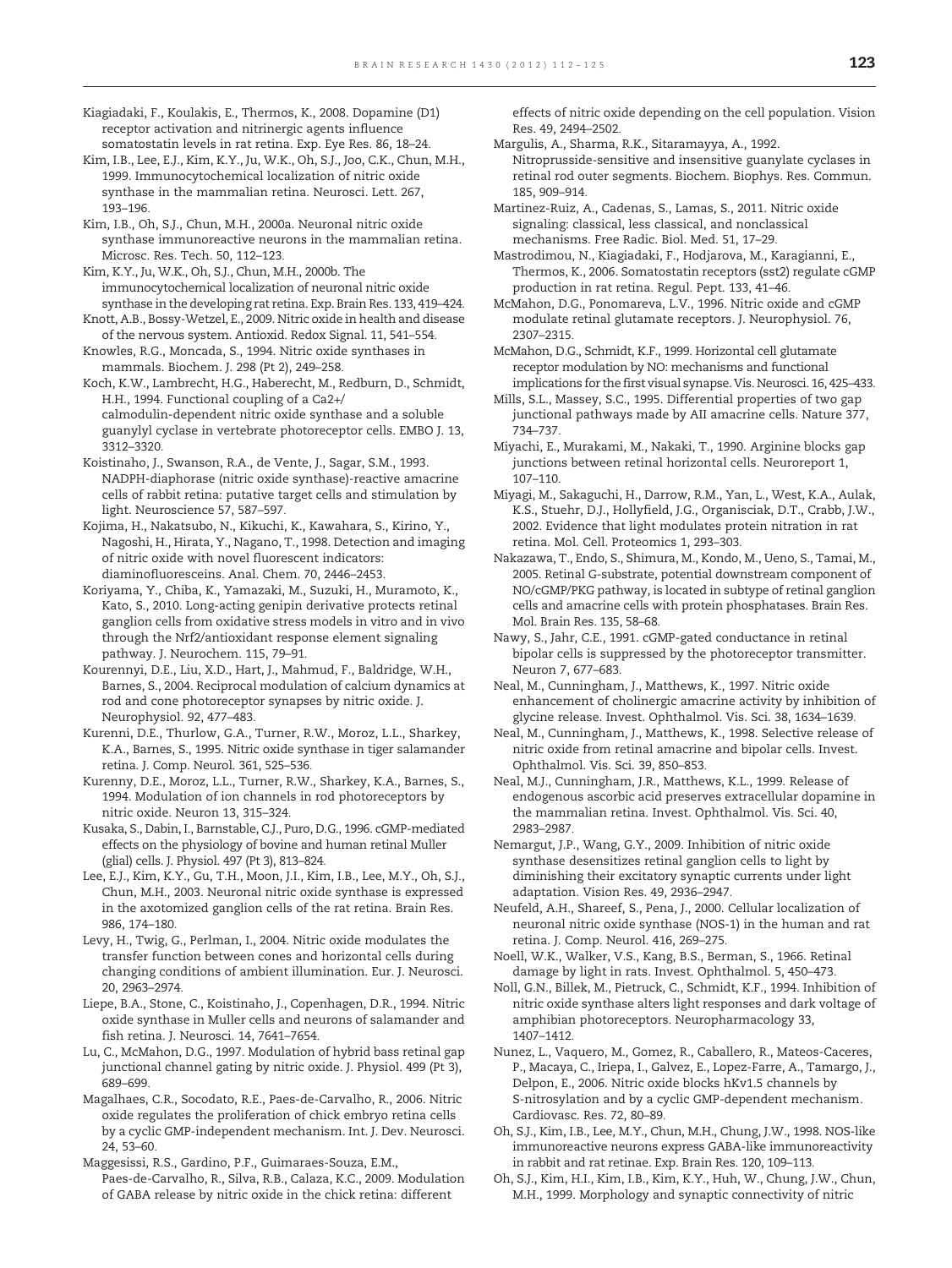<span id="page-12-0"></span>oxide synthase-immunoreactive neurons in the guinea pig retina. Cell Tissue Res. 297, 397–408.

- Okada, M., Osumi, Y., Okuma, Y., Ueno, H., 2001. Nitric oxide inhibits the release of acetylcholine in the isolated retina. Graefes Arch. Clin. Exp. Ophthalmol. 239, 217–221.
- Oku, H., Yamaguchi, H., Sugiyama, T., Kojima, S., Ota, M., Azuma, I., 1997. Retinal toxicity of nitric oxide released by administration of a nitric oxide donor in the albino rabbit. Invest. Ophthalmol. Vis. Sci. 38, 2540–2544.
- Organisciak, D.T., Wang, H.M., Li, Z.Y., Tso, M.O., 1985. The protective effect of ascorbate in retinal light damage of rats. Invest. Ophthalmol. Vis. Sci. 26, 1580–1588.
- Organisciak, D.T., Darrow, R.A., Barsalou, L., Darrow, R.M., Lininger, L.A., 1999. Light-induced damage in the retina: differential effects of dimethylthiourea on photoreceptor survival, apoptosis and DNA oxidation. Photochem. Photobiol. 70, 261–268.
- Ostwald, P., Park, S.S., Toledano, A.Y., Roth, S., 1997. Adenosine receptor blockade and nitric oxide synthase inhibition in the retina: impact upon post-ischemic hyperemia and the electroretinogram. Vision Res. 37, 3453–3461.
- Pacher, P., Beckman, J.S., Liaudet, L., 2007. Nitric oxide and peroxynitrite in health and disease. Physiol. Rev. 87, 315–424.
- Palamalai, V., Darrow, R.M., Organisciak, D.T., Miyagi, M., 2006. Light-induced changes in protein nitration in photoreceptor rod outer segments. Mol. Vis. 12, 1543–1551.
- Palczewski, K., Subbaraya, I., Gorczyca, W.A., Helekar, B.S., Ruiz, C.C., Ohguro, H., Huang, J., Zhao, X., Crabb, J.W., Johnson, R.S., et al., 1994. Molecular cloning and characterization of retinal photoreceptor guanylyl cyclase-activating protein. Neuron 13, 395–404.
- Pang, J.J., Gao, F., Wu, S.M., 2010. Light responses and morphology of bNOS-immunoreactive neurons in the mouse retina. J. Comp. Neurol. 518, 2456–2474.
- Park, C.S., Pardhasaradhi, K., Gianotti, C., Villegas, E., Krishna, G., 1994. Human retina expresses both constitutive and inducible isoforms of nitric oxide synthase mRNA. Biochem. Biophys. Res. Commun. 205, 85–91.
- Park, C.S., Gianotti, C., Park, R., Krishna, G., 1996. Neuronal isoform of nitric oxide synthase is expressed at low levels in human retina. Cell. Mol. Neurobiol. 16, 499–515.
- Perez, M.T., Larsson, B., Alm, P., Andersson, K.E., Ehinger, B., 1995. Localisation of neuronal nitric oxide synthase-immunoreactivity in rat and rabbit retinas. Exp. Brain Res. 104, 207–217.
- Piehl, L., Capani, F., Facorro, G., Lopez, E.M., de Celis, E.R., Pustovrh, C., Hager, A., Coirini, H., Lopez-Costa, J.J., 2007. Nitric oxide increases in the rat retina after continuous illumination. Brain Res. 1156, 112–119.
- Pong, W.W., Eldred, W.D., 2009. Interactions of the gaseous neuromodulators nitric oxide, carbon monoxide, and hydrogen sulfide in the salamander retina. J Neurosci Res.
- Pottek, M., Schultz, K., Weiler, R., 1997. Effects of nitric oxide on the horizontal cell network and dopamine release in the carp retina. Vision Res. 37, 1091–1102.
- Ranchon, I., Chen, S., Alvarez, K., Anderson, R.E., 2001. Systemic administration of phenyl-N-tert-butylnitrone protects the retina from light damage. Invest. Ophthalmol. Vis. Sci. 42, 1375–1379.
- Retamal, M.A., Cortes, C.J., Reuss, L., Bennett, M.V., Saez, J.C., 2006. S-nitrosylation and permeation through connexin 43 hemichannels in astrocytes: induction by oxidant stress and reversal by reducing agents. Proc. Natl. Acad. Sci. U. S. A. 103, 4475–4480.
- Retamal, M.A., Yin, S., Altenberg, G.A., Reuss, L., 2009. Modulation of Cx46 hemichannels by nitric oxide. Am. J. Physiol. Cell Physiol. 296, C1356–C1363.
- Rieke, F., Schwartz, E.A., 1994. A cGMP-gated current can control exocytosis at cone synapses. Neuron 13, 863–873.
- Saenz, D.A., Turjanski, A.G., Sacca, G.B., Marti, M., Doctorovich, F., Sarmiento, M.I., Estrin, D.A., Rosenstein, R.E., 2002.

Physiological concentrations of melatonin inhibit the nitridergic pathway in the Syrian hamster retina. J. Pineal Res. 33, 31–36.

- Saenz, D.A., Bari, S.E., Salido, E., Chianelli, M., Rosenstein, R.E., 2007. Effect of nitroxyl on the hamster retinal nitridergic pathway. Neurochem. Int. 51, 424–432.
- Sato, M., Ohtsuka, T., 2010. Opposite effects of nitric oxide on rod and cone photoreceptors of rat retina in situ. Neurosci. Lett. 473, 62–66.
- Sato, M., Ohtsuka, T., Stell, W.K., 2011. Endogenous nitric oxide enhances the light-response of cones during light-adaptation in the rat retina. Vision Res. 51, 131–137.
- Savchenko, A., Barnes, S., Kramer, R.H., 1997. Cyclic-nucleotide-gated channels mediate synaptic feedback by nitric oxide. Nature 390, 694–698.
- Sekaran, S., Cunningham, J., Neal, M.J., Hartell, N.A., Djamgoz, M.B., 2005. Nitric oxide release is induced by dopamine during illumination of the carp retina: serial neurochemical control of light adaptation. Eur. J. Neurosci. 21, 2199–2208.
- Shin, D.H., Lee, H.Y., Kim, H.J., Lee, E., Lee, K.H., Lee, W.J., Cho, S.S., Baik, S.H., 1999. In situ localization of neuronal nitric oxide synthase (nNOS) mRNA in the rat retina. Neurosci. Lett. 270, 53–55.
- Snellman, J., Nawy, S., 2004. cGMP-dependent kinase regulates response sensitivity of the mouse on bipolar cell. J. Neurosci. 24, 6621–6628.
- Sohl, G., Joussen, A., Kociok, N., Willecke, K., 2010. Expression of connexin genes in the human retina. BMC Ophthalmol. 10, 27.
- Soto, I., Lopez-Roca, T., Blagburn, J.M., Blanco, R.E., 2006. Changes in nNOS and NADPH diaphorase in frog retina and tectum after axotomy and FGF-2 application. Brain Res. 1103, 65–75.
- Takahata, K., Katsuki, H., Kume, T., Ito, K., Tochikawa, Y., Muraoka, S., Yoneda, F., Kashii, S., Honda, Y., Akaike, A., 2003a. Retinal neurotoxicity of nitric oxide donors with different half-life of nitric oxide release: involvement of N-methyl-D-aspartate receptor. J. Pharmacol. Sci. 92, 428–432.
- Takahata, K., Katsuki, H., Kume, T., Nakata, D., Ito, K., Muraoka, S., Yoneda, F., Kashii, S., Honda, Y., Akaike, A., 2003b. Retinal neuronal death induced by intraocular administration of a nitric oxide donor and its rescue by neurotrophic factors in rats. Invest. Ophthalmol. Vis. Sci. 44, 1760–1766.
- Tsumamoto, Y., Yamashita, K., Takumida, M., Okada, K., Mukai, S., Shinya, M., Yamashita, H., Mishima, H.K., 2002. In situ localization of nitric oxide synthase and direct evidence of NO production in rat retinal ganglion cells. Brain Res. 933, 118–129.
- Vardi, N., Auerbach, P., 1995. Specific cell types in cat retina express different forms of glutamic acid decarboxylase. J. Comp. Neurol. 351, 374–384.
- Venturini, C.M., Knowles, R.G., Palmer, R.M., Moncada, S., 1991. Synthesis of nitric oxide in the bovine retina. Biochem. Biophys. Res. Commun. 180, 920–925.
- Vidal, L., Diaz, F., Villena, A., Moreno, M., Campos, J.G., de Vargas, I.P., 2006. Nitric oxide synthase in retina and optic nerve head of rat with increased intraocular pressure and effect of timolol. Brain Res. Bull. 70, 406–413.
- Vielma, A., Delgado, L., Elgueta, C., Osorio, R., Palacios, A.G., Schmachtenberg, O., 2010. Nitric oxide amplifies the rat electroretinogram. Exp. Eye Res. 91, 700–709.
- Wang, G.Y., Liets, L.C., Chalupa, L.M., 2003. Nitric oxide differentially modulates ON and OFF responses of retinal ganglion cells. J. Neurophysiol. 90, 1304–1313.
- Wang, G.Y., van der List, D.A., Nemargut, J.P., Coombs, J.L., Chalupa, L.M., 2007. The sensitivity of light-evoked responses of retinal ganglion cells is decreased in nitric oxide synthase gene knockout mice. J. Vis. 7 (7), 1–13.
- Wardman, P., 2007. Fluorescent and luminescent probes for measurement of oxidative and nitrosative species in cells and tissues: progress, pitfalls, and prospects. Free Radic. Biol. Med. 43, 995–1022.